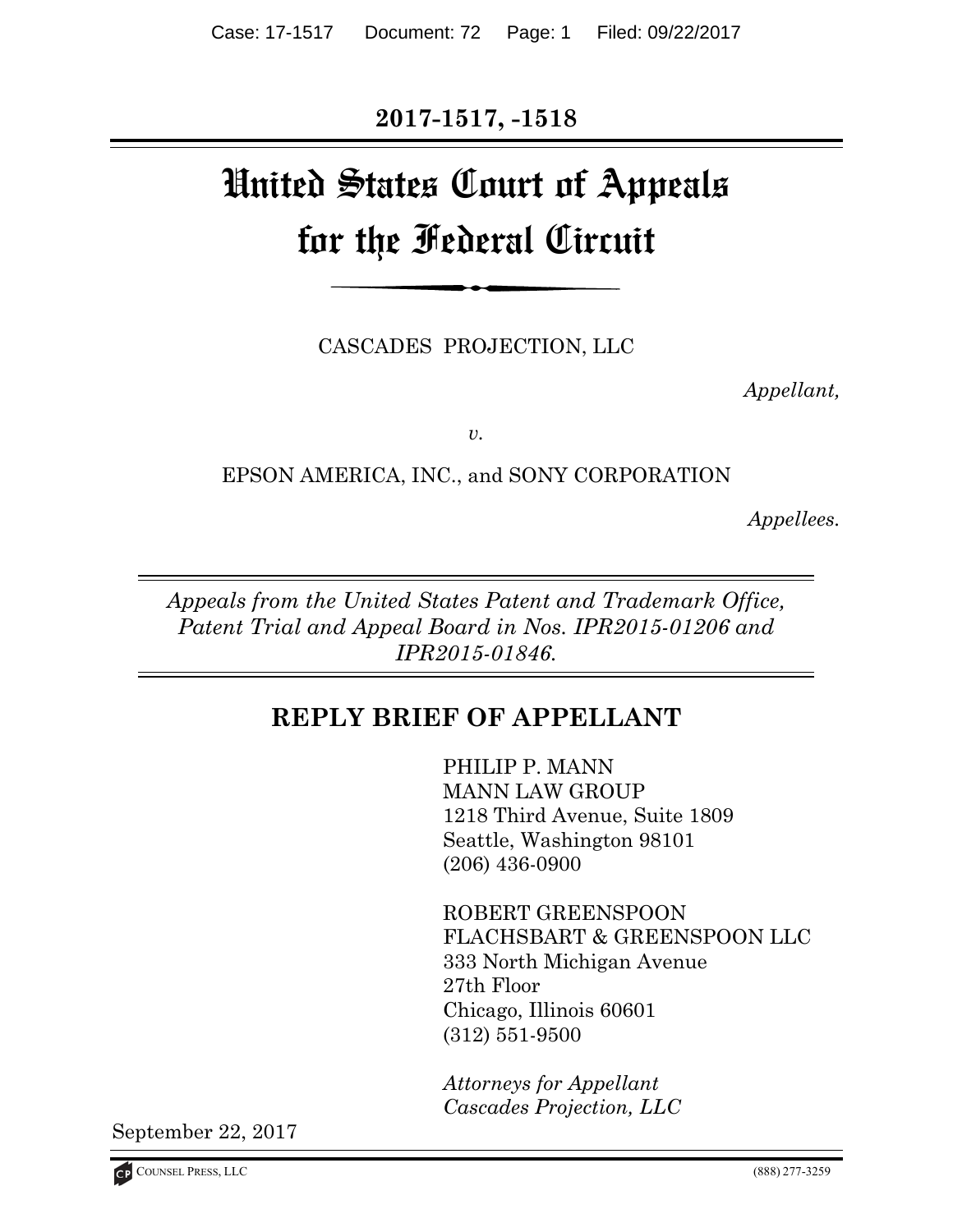## **CERTIFICATE OF INTEREST**

Counsel for Appellant Cascades Projection, LLC certifies the following:

- 1. The full name of every party or amicus represented by me is: Cascades Projection LLC.
- 2. The name of the real party in interest (if the party named in the caption is not the real party in interest) represented by me is: Cascades Projection LLC.
- 3. The parent companies, subsidiaries (except wholly-owned subsidiaries), and affiliates that have issued shares to the public, of the party or amicus represented by me are:

Cascades Ventures, Inc.

4. The name of all law firms and the partners or associates that appeared for the party or amicus now represented by me in the trial court or agency or are expected to appear in this court are:

Philip P. Mann MANN LAW GROUP

Robert P Greenspoon Joseph Drish Flachsbart and Greenspoon LLC

Daniel J Krueger Niraj P Patel Krueger Iselin LLP

Edgar G Sargent Stephen D Susman Ian M Gore Marc M Seltzer Susman Godfrey LLP

William A Delgado Willenken Wilson Loh and Delgado LLP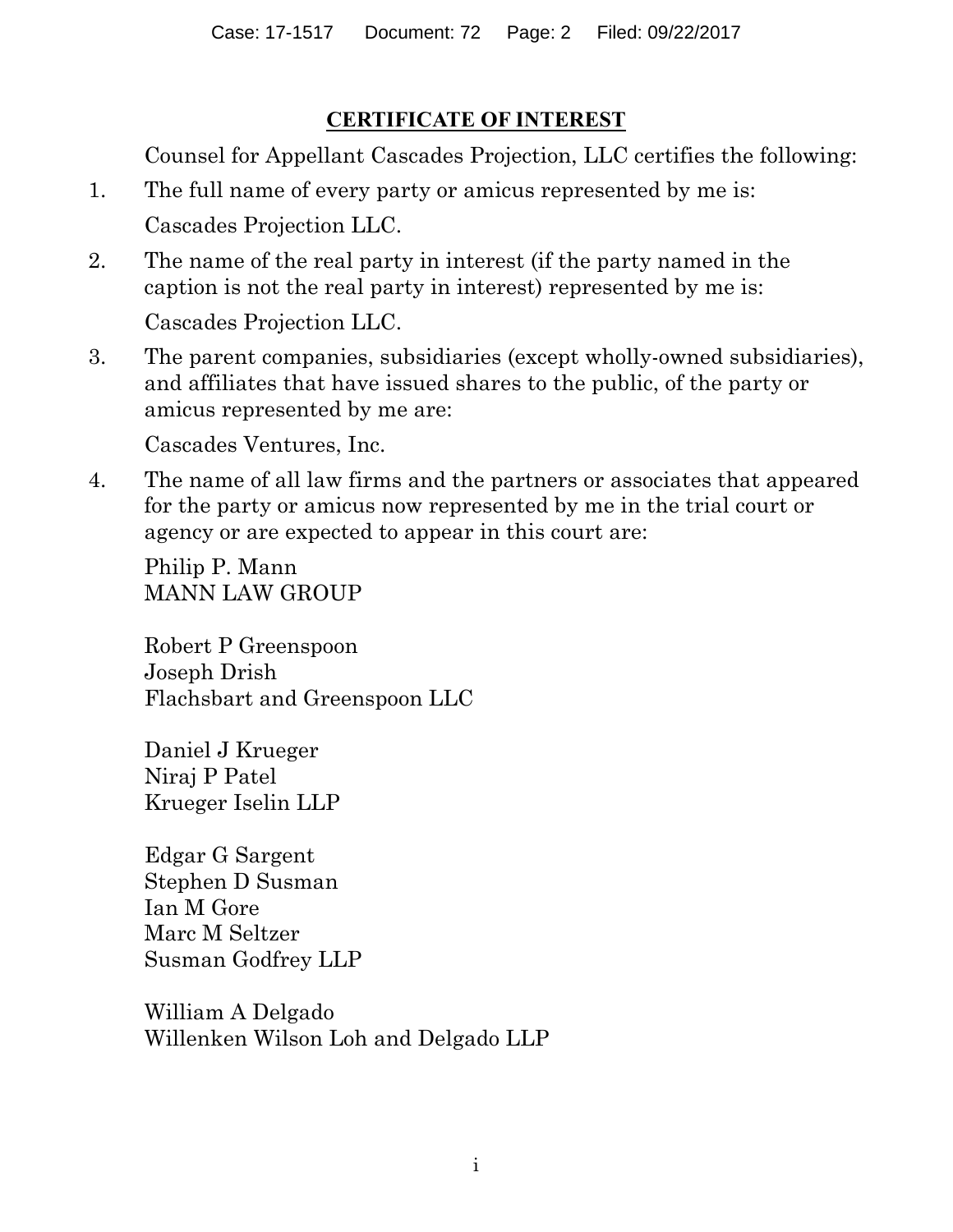Dated: September 22, 2017. Respectfully submitted,

 /*s*/ *Philip P. Mann* Philip P. Mann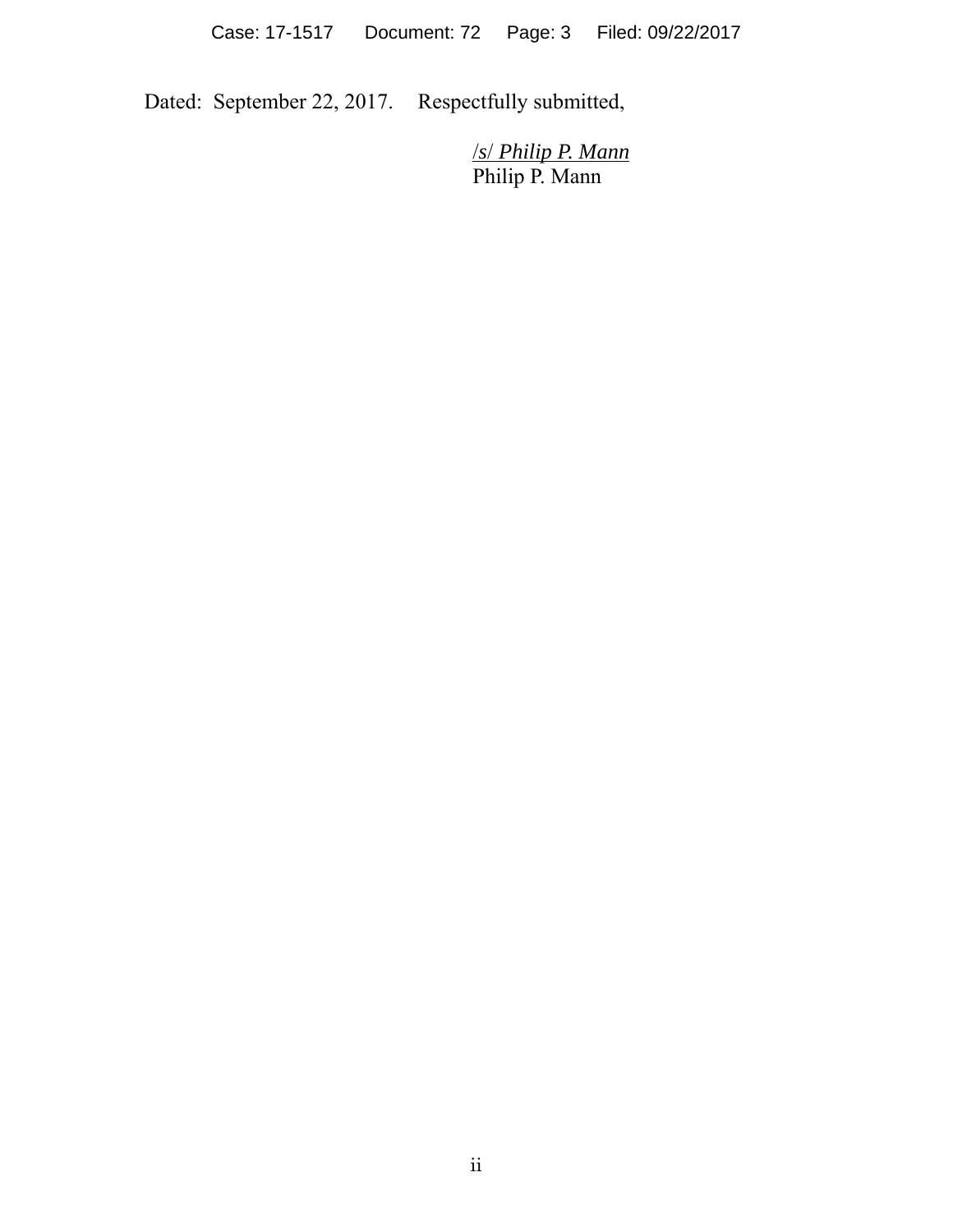# **TABLE OF CONTENTS**

| I.   |           |                                                                                                                      |  |  |  |
|------|-----------|----------------------------------------------------------------------------------------------------------------------|--|--|--|
| П.   |           |                                                                                                                      |  |  |  |
|      | A.        | Epson and Sony Grossly Distort The Facts Regarding The                                                               |  |  |  |
|      | 1.        | No One But Mr. Dolgoff Has Used The Term, "Fresnel"                                                                  |  |  |  |
|      | 2.        | Given The Lack Of An Established Meaning, The<br>Specification Of The '347 Patent Takes On Greater                   |  |  |  |
|      | 3.        | Neither Epson Nor Sony Successfully Refutes That Mr.                                                                 |  |  |  |
|      | 4.        | Epson And Sony Erroneously Claim That A "Fresnel"                                                                    |  |  |  |
|      | <b>B.</b> | The Board Improperly Construed "Means For Focusing" 16                                                               |  |  |  |
|      | 1.        | The Board In Epson Erred In Its Identification Of The                                                                |  |  |  |
|      | 2.        | The Board In Sony Also Erred In Its Identification Of<br>The "Input Lens Array" And Relied On The Wrong<br><b>20</b> |  |  |  |
|      | 3.        | The Board In Epson and Sony Failed Properly To<br>Consider The "Result" Obtained By The "Means For                   |  |  |  |
|      | C.        | The Board Improperly Held That Goldenberg Anticipates                                                                |  |  |  |
|      | D.        | The Effective Filing Date And Constitutional Issues  30                                                              |  |  |  |
| III. |           |                                                                                                                      |  |  |  |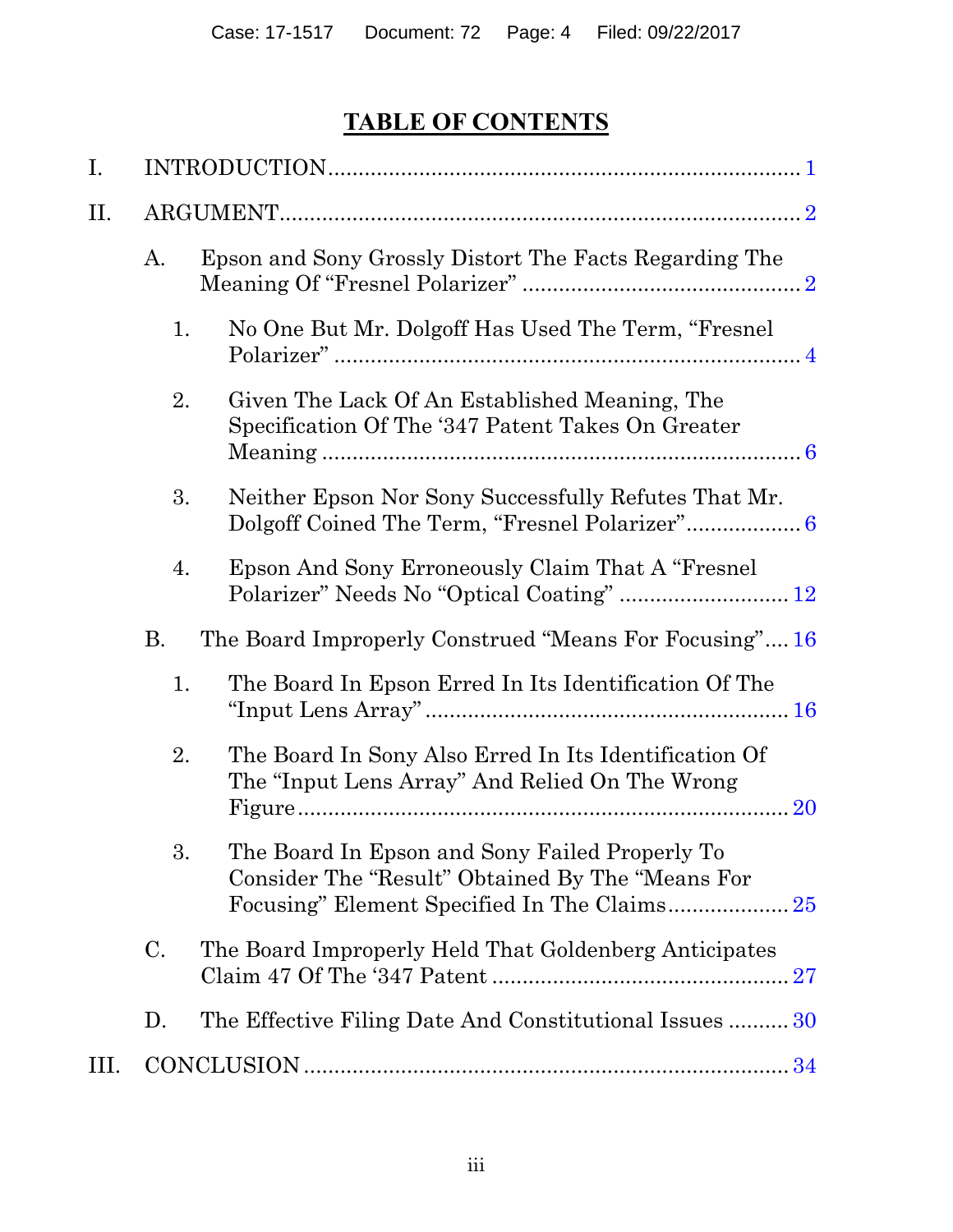# **TABLE OF AUTHORITIES**

# **Page(s)**

## **Cases:**

| B. Braun Medical v. Abbott Lab.,                                                        |
|-----------------------------------------------------------------------------------------|
| Board of Trustees of the Leland Stanford Junior Univ. v.<br>Chinese Univ. of Hong Kong, |
| Elgin v. Dept. of Treasury,                                                             |
| Goldenberg v. Cytogen, Inc.,                                                            |
| <i>Hettinga v. United States,</i>                                                       |
| Irdeto Access, Inc. v. Echostar Satellite Corp.,                                        |
| $J.E.F.M. v.$ Holder,                                                                   |
| Med. Instrumentation & Diagnostics Corp. v. Elekta AB,                                  |
| Netword, LLC v. Centraal Corp.,                                                         |
| SEC v. Chenery Corp.,                                                                   |
| Secure Axcess, LLC v. PNC Bank Nat'l Ass'n,                                             |
| Thunder Basin Coal Co. v. Reich,                                                        |
| Ultratec, Inc. v. CaptionCall, LLC,<br>E.3d __, 2017 U.S. App. LEXIS 16363              |
| Withrow v. Larkin,                                                                      |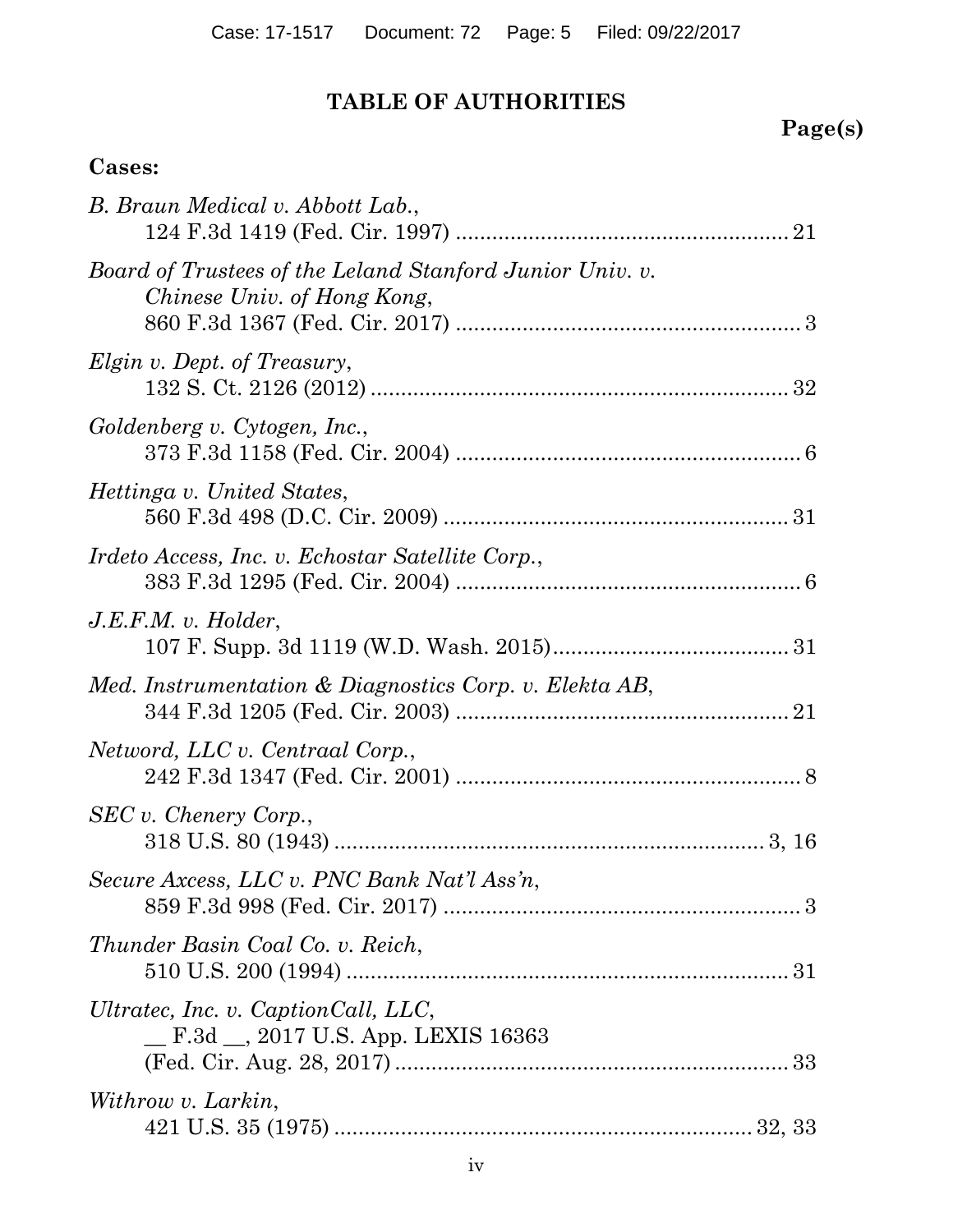# **Statutes & Other Authorities:**

| Ryan Davis, "USPTO Chief Predicts Supreme Court Will Uphold AIA |  |  |
|-----------------------------------------------------------------|--|--|
|                                                                 |  |  |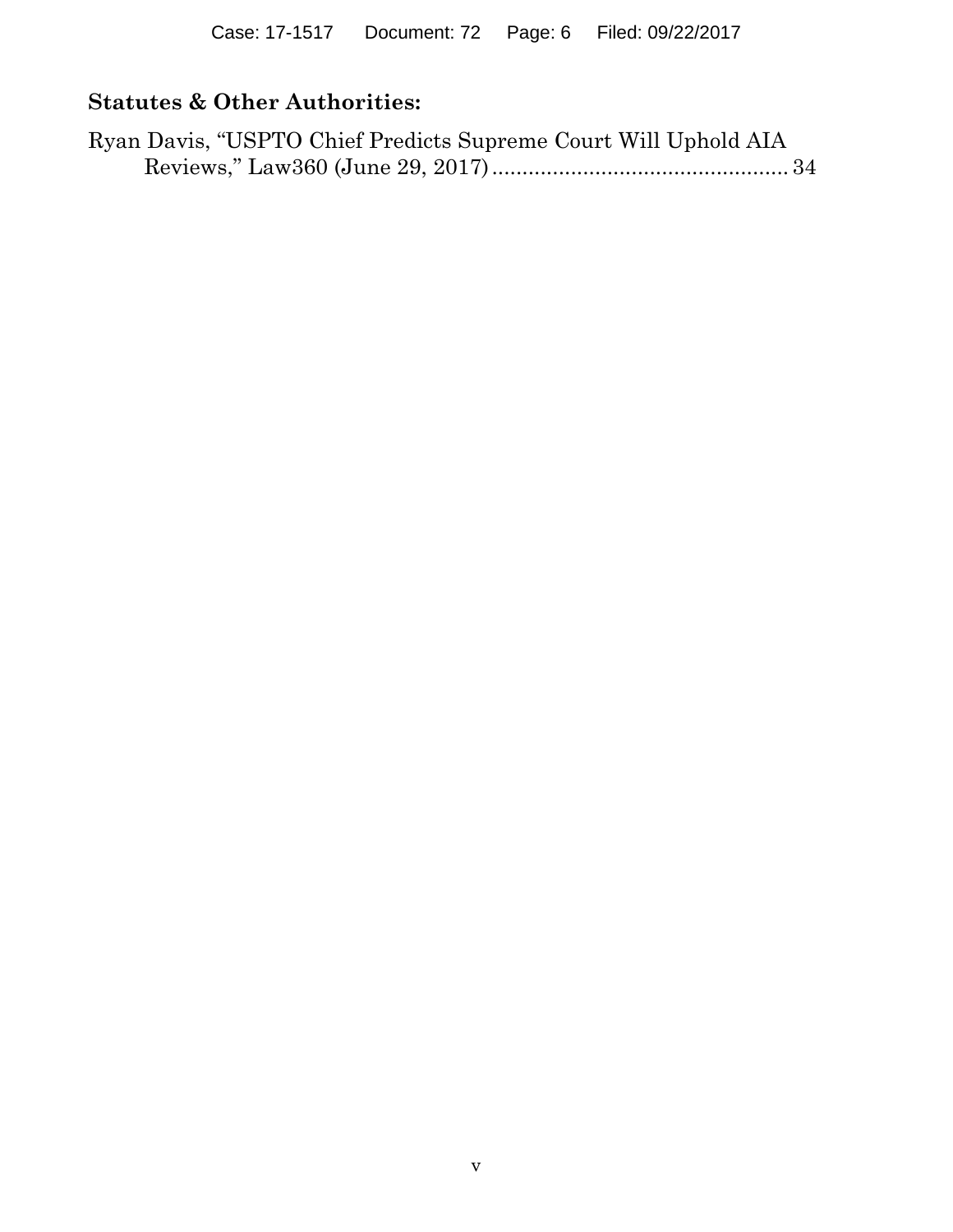#### **I. INTRODUCTION**

<span id="page-6-0"></span>In their oppositions, Epson and Sony largely reiterate, (1) the arguments they presented below and, (2) the holdings and findings of the Board. There is no question that the Board made the findings and holdings that it did, and there is no question its written decisions say what they say. The relevant question, however, is not what the Board ultimately held but, rather, whether its holdings are correct.

Neither Epson nor Sony has properly refuted Cascades' showing that the Board erred in construing the relevant terms of the subject claims and, in so doing, improperly held the claims invalid. Indeed, by offering a virtual word salad of confusing, contradictory and, in some cases, outright demonstrably false statements, Epson and Sony apparently hope this Court will simply go directly to "affirmed" without engaging in the analysis this case deserves.

As demonstrated by Cascades in its opening brief, the Board erred in its construction of (1) "Fresnel polarizer," (2) "means for enhancing brightness," and (3) "means for focusing" as used in the subject claims. Based on its flawed claim construction, the Board erroneously found that the subject claims were either anticipated by the prior art or were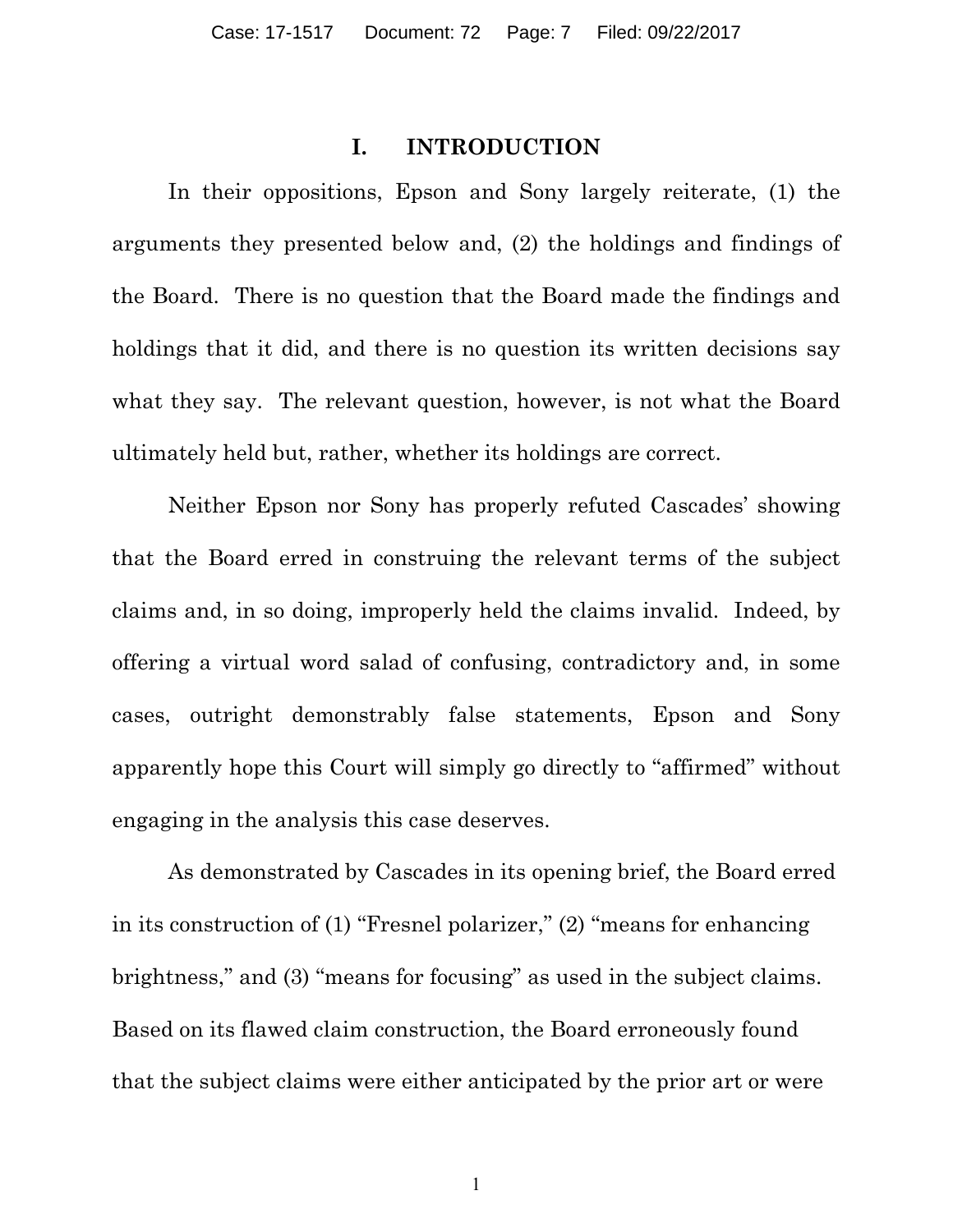<span id="page-7-0"></span>obvious in light of that art. Accordingly, the Board's conclusion that the cited prior art renders these claims not patentable is fundamentally flawed and should be vacated and, preferably, reversed.

#### **II. ARGUMENT**

#### **A. Epson and Sony Grossly Distort The Facts Regarding The Meaning Of "Fresnel Polarizer"**

Both Epson and Sony repeat the arguments that misled the Board regarding the meaning of "Fresnel Polarizer" as used in Claims 48 and 69 of the '347 Patent. In particular, Epson and Sony repeat the factually baseless claim that, prior to Mr. Dolgoff's work, "Fresnel polarizer" somehow had an established meaning among those of ordinary skill in the art, and that "Fresnel polarizer" can be construed simply by combining "Fresnel Lens" with "polarizer." In so doing, Epson and Sony go to great lengths to ignore *what the '347 Patent says, what the technical dictionaries do not say, and what their own experts actually did say.*

Correcting the errors in claim construction alone resolves the appeal of this matter in Cascades' favor. This follows because the Board conducted no prior art analysis under the correct claim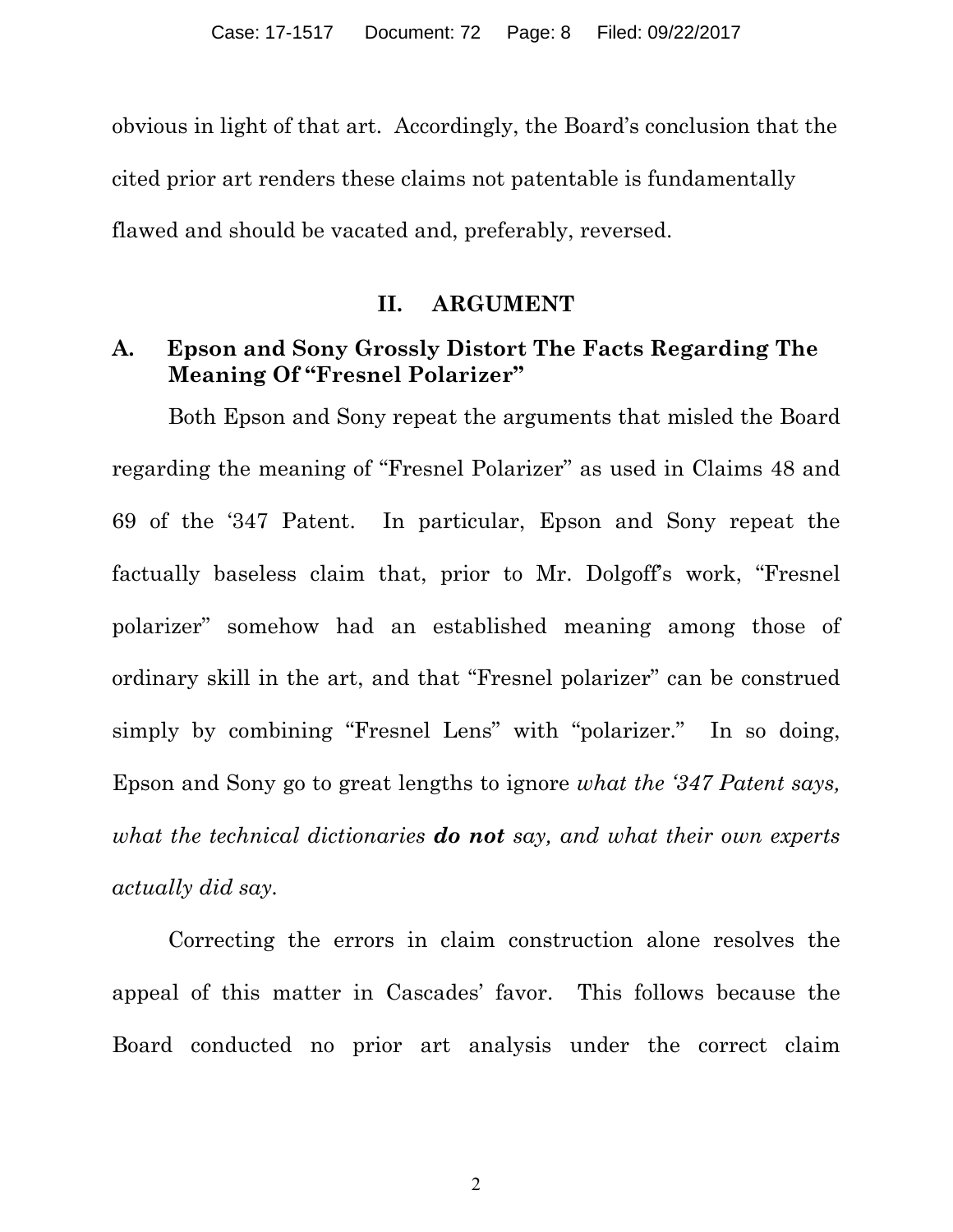construction. Under controlling Supreme Court law, this Court does not affirm on a ground not used below. *See SEC v. Chenery Corp.*, 318 U.S. 80 (1943); *Board of Trustees of the Leland Stanford Junior Univ. v. Chinese Univ. of Hong Kong*, 860 F.3d 1367, 1376 (Fed. Cir. 2017) ("We must base our review on the analysis presented by the Board.") (citing *Chenery*); *see also Secure Axcess, LLC v. PNC Bank Nat'l Ass'n*, 859 F.3d 998, 1013 (Fed. Cir. 2017) (Plager, J., concurring in denial of reh'g *en banc*, joined by Reyna, J. and O'Malley, J.) (citing *Chenery*: "The appellate court cannot stray afield to determine how the matter at issue could have been resolved had the agency explained its decision differently, perhaps under a different theory."). As bound by *Chenery,*  this Court must vacate the decision of the Board where, as here, that decision is based on an incorrect claim construction and no sound alternative ground, not based on such faulty claim construction, is expressly offered to support the decision.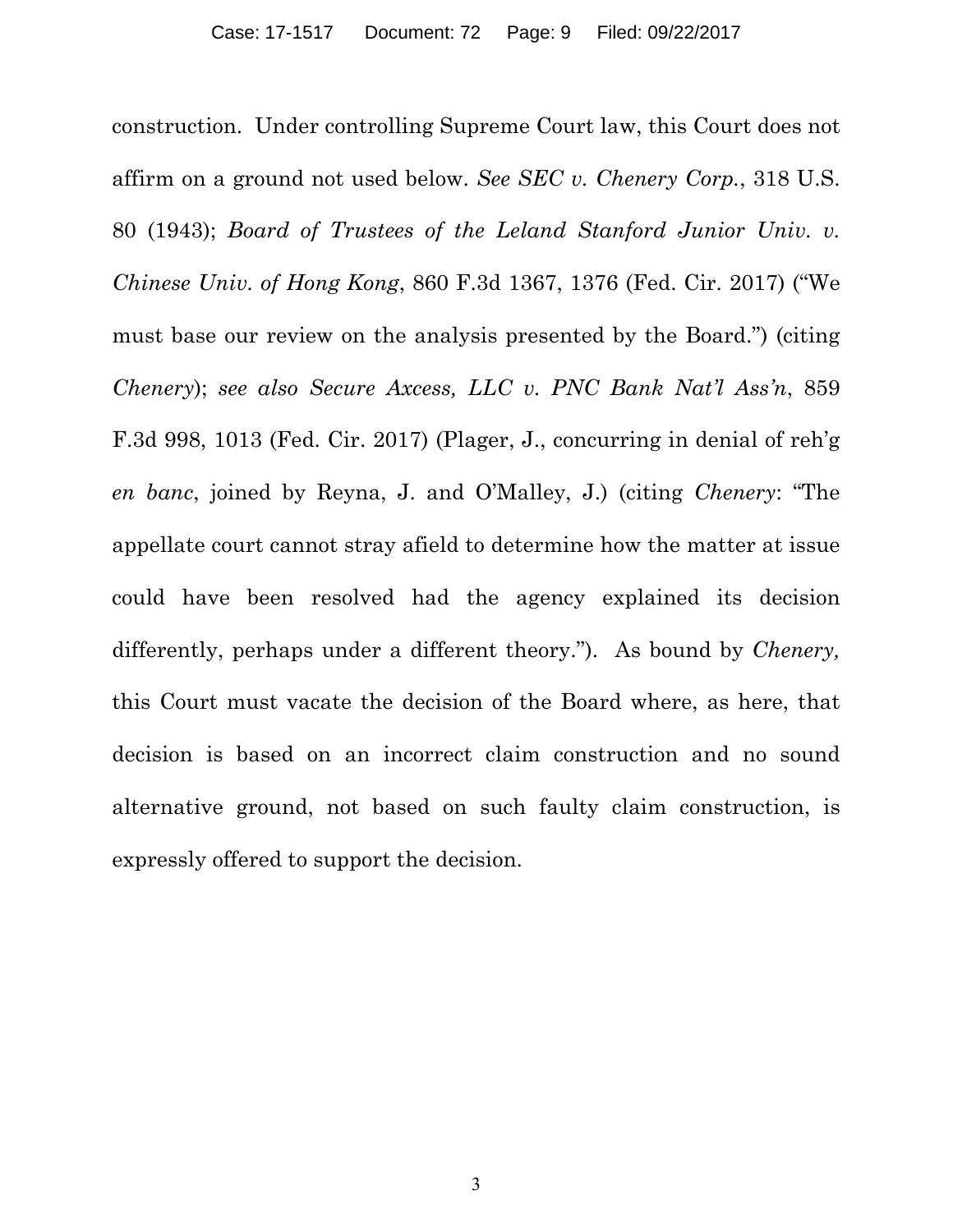## <span id="page-9-0"></span>**1. No One But Mr. Dolgoff Has Used The Term, "Fresnel Polarizer"**

Nowhere in the record below has either Epson or Sony pointed to a dictionary definition of "Fresnel polarizer." Nor can they.1 Nor have they identified anyone other than Mr. Dolgoff who has used the term, "Fresnel polarizer."

As noted by Epson, the Board did, indeed, look to a dictionary definition of "Fresnel lens". (Epson Brief, p. 10.). Significantly lacking, however, is any dictionary definition of "Fresnel polarizer" as a standalone term. Clearly had the term, "Fresnel polarizer" been in actual use, and clearly had there been a dictionary definition of the term, such would certainly have been cited in the proceedings below. Sony even admitted in its Petition that the term was "coined" by Mr. Dolgoff. (Appx2467, Appx2474; Sony Pet. pp. 11 and 18: "To date, Petitioner has not found any explicit reference to a 'Fresnel polarizer' in the prior art; it appears this is a term coined by the patentee."). A dictionary

 $\overline{a}$ 

<sup>1</sup> Indeed, as of today, a simple "Google" search on "Fresnel polarizer" finds no actual reference to the term, "Fresnel polarizer," and instead returns results for "Polarizer," "Fresnel Rhomb," "Polarizer Film," etc., none of which comports with the construction adopted by the Board.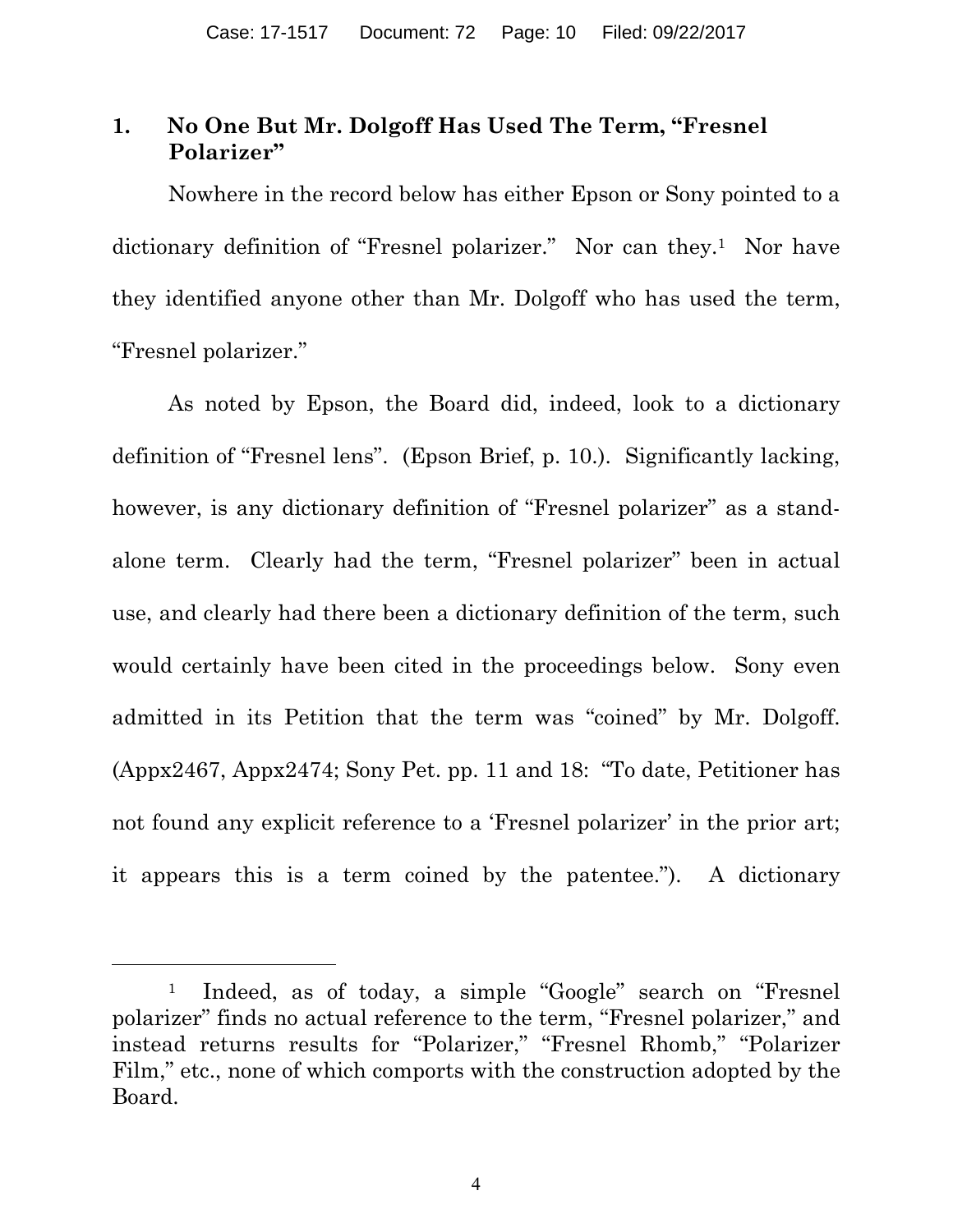definition of "Fresnel polarizer" never appeared in the record below for the simple reason that no such dictionary definition exists.

In the proceedings below, Epson and Sony argued, and the Board accepted, that simply because "Fresnel lens" and "polarizer" are wellknown, but *independent,* structures familiar to those of skill in the art, a "Fresnel polarizer" is simply, "a polarizer constructed with stepped sawtooth-like elements so as to have the optical properties of a much thicker polarizer." Nowhere have Epson, Sony or the Board shown that anyone, other than they, have ever ascribed this oversimplified meaning to the term. Again, what the technical dictionaries *do not* say makes clear that, prior to Mr. Dolgoff's coining of the term, the term was *not* known and had *no* established meaning in the art. Simply combining the definitions of "Fresnel lens" and "polarizer" (while ignoring what the '347 Patent actually says) oversimplifies and circumvents the actual process of claim construction. The Board erred in taking this simplistic approach, and its conclusion is not supported by substantial evidence.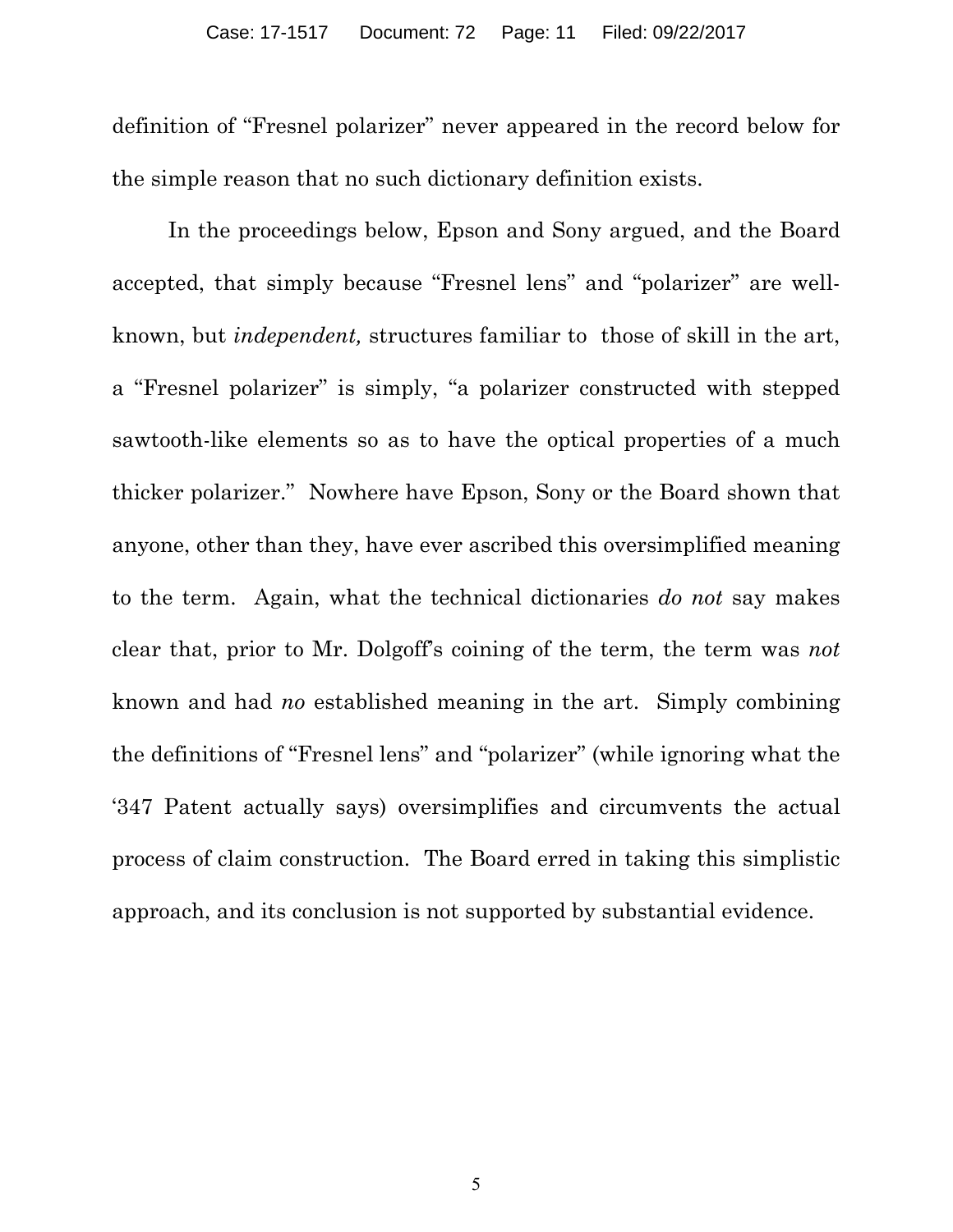## <span id="page-11-0"></span>**2. Given The Lack Of An Established Meaning, The Specification Of The '347 Patent Takes On Greater Meaning**

Because no ordinary and customary meaning of "Fresnel polarizer" exists in the first place, the teachings of the '347 Patent specification as to what are the essential aspects of a "Fresnel polarizer" take on heightened significance. *Irdeto Access, Inc. v. Echostar Satellite Corp.*, 383 F.3d 1295, 1303 (Fed. Cir. 2004) ("repeatedly, consistently, and exclusively" using a coined term in a particular way in the specification manifests "patentee's clear intent to so limit the term."); *Goldenberg v. Cytogen, Inc.*, 373 F.3d 1158, 1164 (Fed. Cir. 2004) ("The parties agree that the term 'marker substance' has no accepted meaning to one of ordinary skill in the art, and we find no reason to disagree with their conclusion. Accordingly, we construe it only as broadly as is provided for by the patent itself."). For this reason, what the '347 Patent actually says becomes of prime importance, and the Board's disregard of the '347 Patent's actual words in this regard is not harmless error.

#### **3. Neither Epson Nor Sony Successfully Refutes That Mr. Dolgoff Coined The Term, "Fresnel Polarizer"**

Epson and Sony repeat their arguments that Mr. Dolgoff never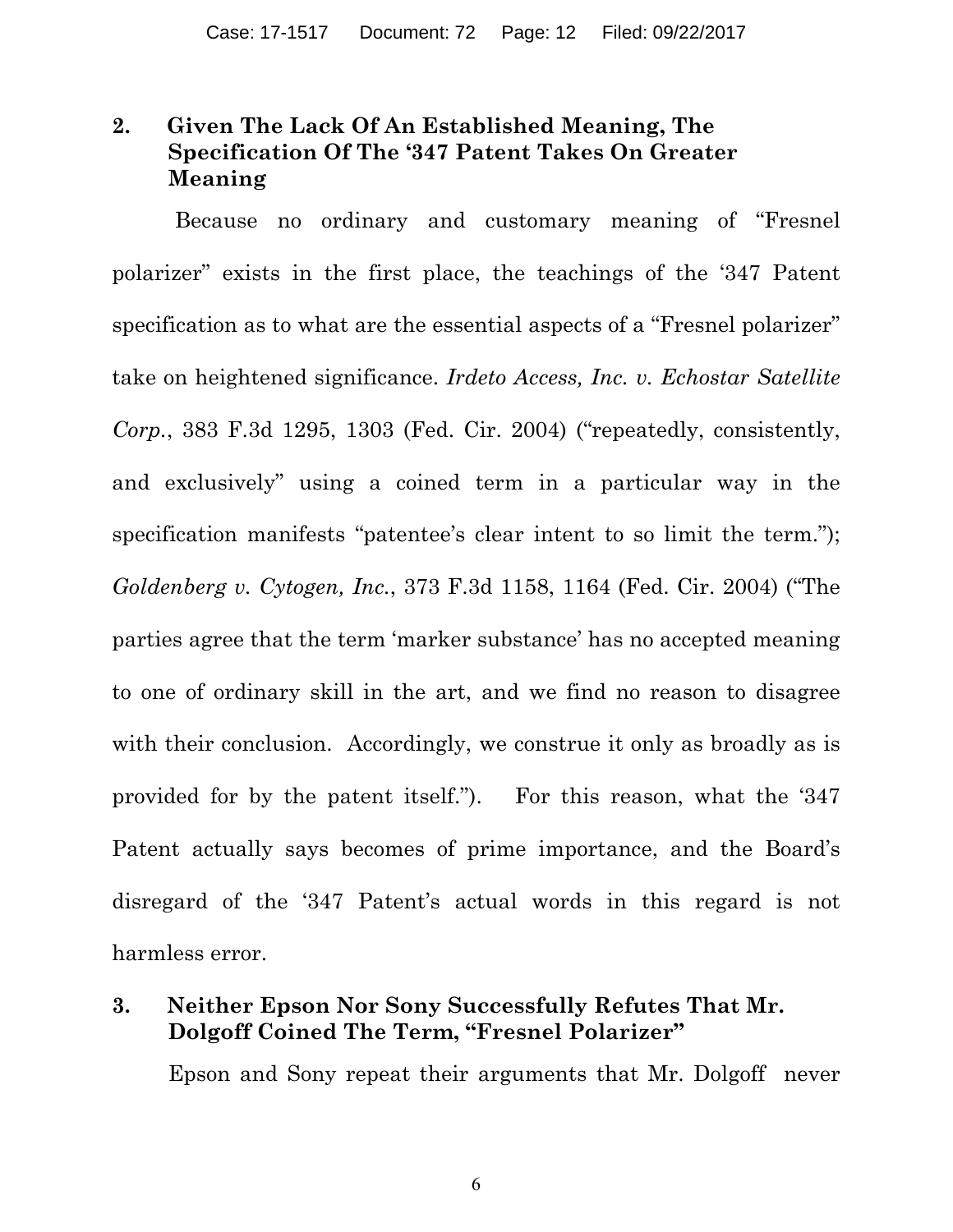ascribed a particular meaning to, "Fresnel polarizer" other than as just a polarizer constructed with "stepped sawtooth-like elements so as to have the optical properties of a much thicker polarizer." The facts show otherwise.

Epson and Sony devised and advanced this inaccurate and oversimplified construction to leave out the essential attributes used by Mr. Dolgoff to achieve his goals, namely, (1) optical coatings to ensure polarization and reflection, and (2) the use of a wave plate and further reflection to assure that nearly 100% of incident light leaves the polarizer with uniform polarization. (See Cascades' opening brief at pp. 8-10). In fact, without these attributes, the claim term's scope would encompass a structure having *solely* the sawtooth-like elements. Such a structure, however, would, in turn not efficiently polarize at all (for lack of the coatings), and/or would lose more than 50% of the light from the uncorrected separation of P- and S-polarized beams into 90-degree different directions. It makes no sense to interpret a claim term to encompass structures that bring about *inferior* results that the inventor skillfully overcame. Indeed, doing so flies in the face of this Court's mandate to interpret claims to ascertain what the inventor actually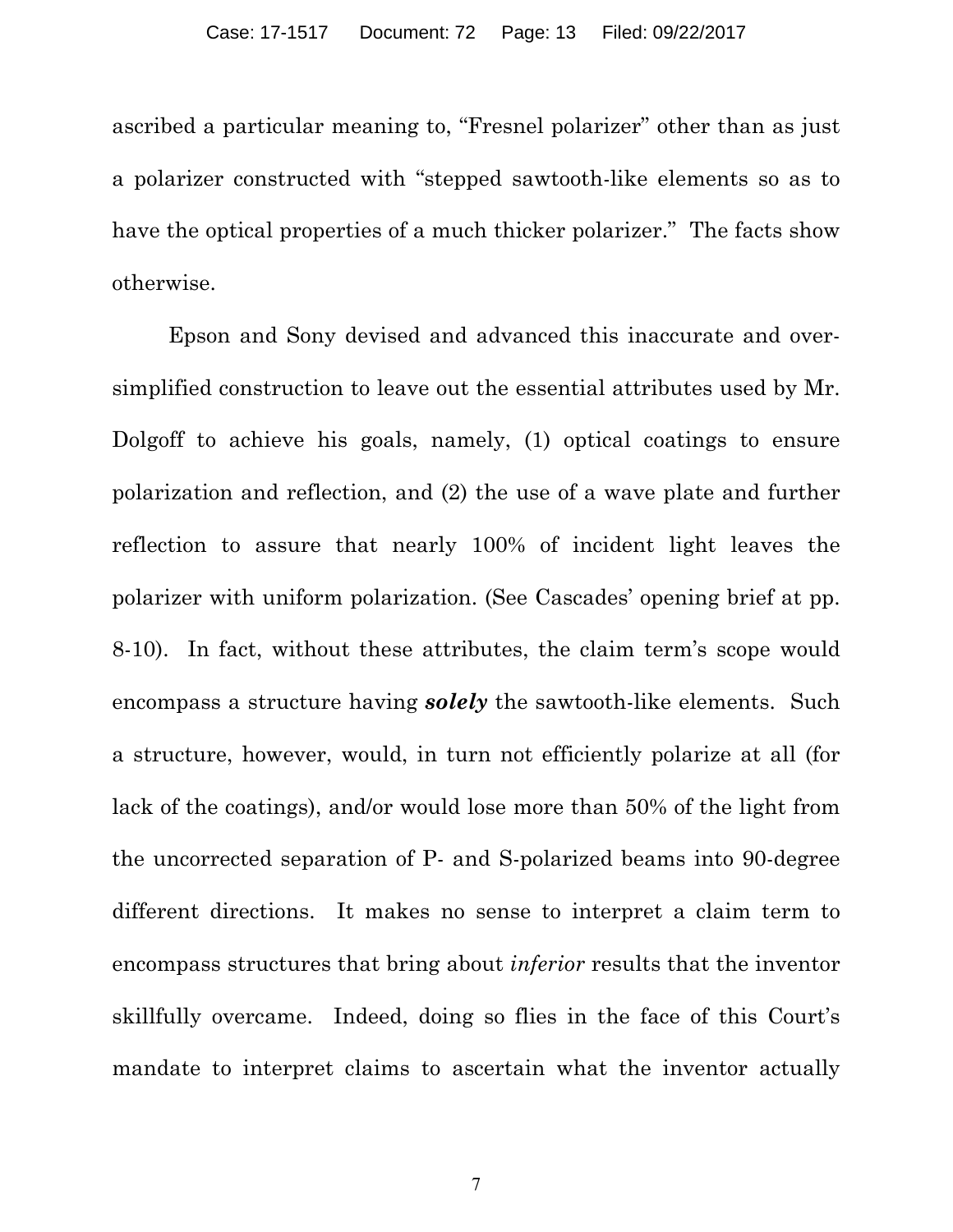invented. *Netword, LLC v. Centraal Corp.*, 242 F.3d 1347, 1352 (Fed. Cir. 2001) (stating that the claims should not "enlarge what is patented beyond what the inventor has described as the invention.").

Epson mainly attacks the evidence and documentary support Cascades offered to show that Mr. Dolgoff's patent treats certain related terms as interchangeable. Again, the '347 Patent *itself* states that:

Applicant has devised a "Fresnel MacNeille prism," which functions as a MacNeille prism beam splitter but has, at the outer surfaces of the plates, a multiplicity Of [sic] tiny sawtooth surfaces, each behaving as a normal prism. This device weighs much less than a prism, consumes less space, operates over the entire visible spectrum, and costs less to produce.

(Appx208, '347 Patent, 44:02-44:08) Epson tries to downplay this direct quote from the '347 Patent by claiming that "Fresnel MacNeille prism" and "Fresnel polarizer" are entirely different. (Epson Brief, p. 50). However, the '347 Patent uses the respective phrases interchangeably (Appx209, 46:21-46:23), and Epson's attempt to avoid this fact with the claim that a supposed "linguistic tangle" makes things unclear is without basis.

It is Epson and Sony who over-complicate a simple claim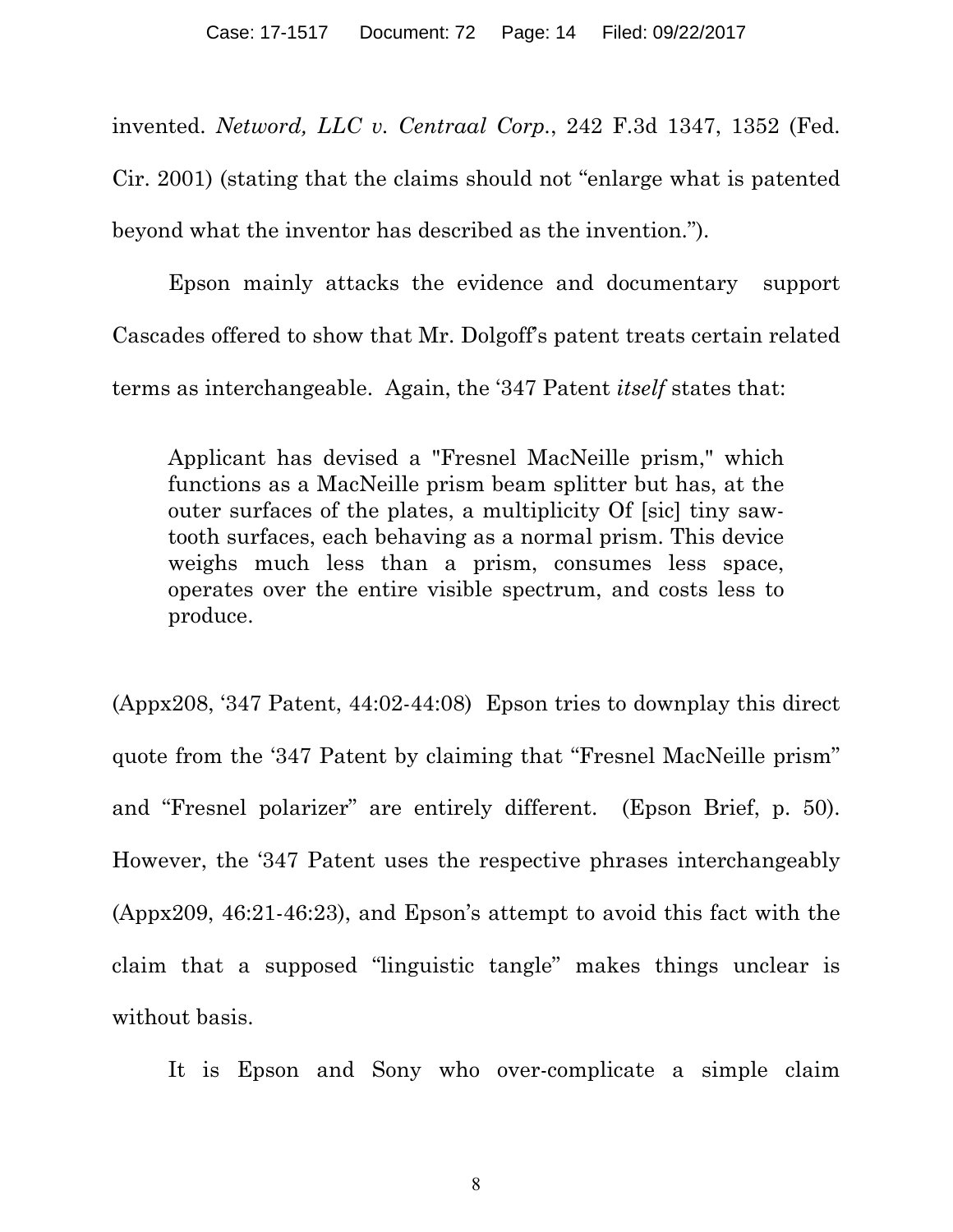construction exercise and find "linguistic tangles" where none exist. They repeat the Board's error of believing that Cascades was asserting that Mr. Dolgoff acted as his own lexicographer in defining the term "Fresnel polarizer." (E.g., Epson Brief, pp. 52-53, citing Appx15). This is a classic red herring. Cascades does not (and did not) advance a "patent lexicography" argument. Rather, Cascades asked the tribunal to ascertain what one of ordinary skill in the art would understand Mr. Dolgoff to intend and mean with his coined two-word term, "Fresnel polarizer," in the full context of the intrinsic record.

 These attacks by Epson, Sony and the Board on Cascades for supposedly failing to prove up a definition under legal standards relating to "patent lexicography," show how fundamentally they each botched the claim interpretation process.

Significantly, the passage of the '347 Patent that Epson relies on to make its argument actually supports Cascades. In particular, Col.44 lines 2-3 of the '347 Patent says, "*Applicant has devised* a 'Fresnel MacNeille prism,' which functions as a MacNeille prism beam splitter but has, at the outer surfaces of the plates, a multiplicity Of [sic] tiny saw-tooth surfaces, each behaving as a normal prism." (Appx208,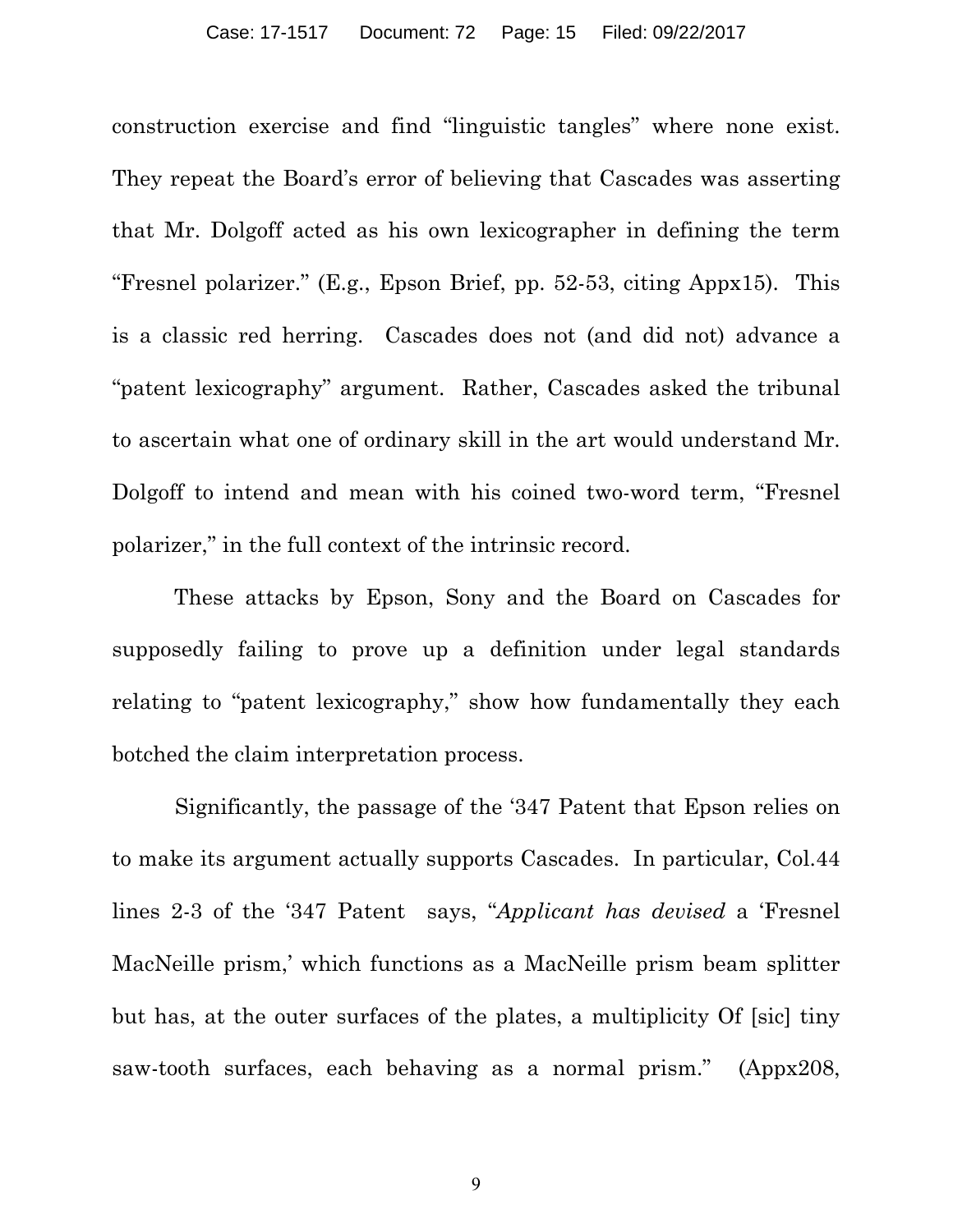emphasis supplied.). Continuing, this same column of the '347 Patent states, "Fig. 78 depicts *this device*" (emphasis supplied) and further expressly states that "this device" includes, "A multi-layer dielectric coating 7800...deposited on the flat surface of a saw-tooth component 7810." (Appx208, 44:9-11). Given that the '347 Patent expressly refers to "the MacNeille or Fresnel polarizer" at Col. 46:21-46:23, (Appx209) and thereby uses the terms interchangeably, a fair reading of the '347 Patent would indicate to one of skill in the art that a "Fresnel polarizer" *is* the structure shown in Figure 78 along with its accompanying description in the '347 Patent.

Indeed, in the proceedings below, *Epson argued, and the Board accepted, that Figure 78 shows the "Fresnel Polarizer" called for by the subject claims.* (Appx13-14: "Petitioner [Epson] also points to numerous instances where the '347 Patent describes and depicts a 'Fresnel polarizer'….*See, e.g….('Fresnel polarizer plate 7830 of FIG.78')."*  Emphasis supplied.) Thus, even *Epson itself* knew (and knows) that Fig. 78 of the '347 Patent – which by its express terms shows a "Fresnel MacNeille prism," – in fact shows the "Fresnel polarizer" called for by the claims.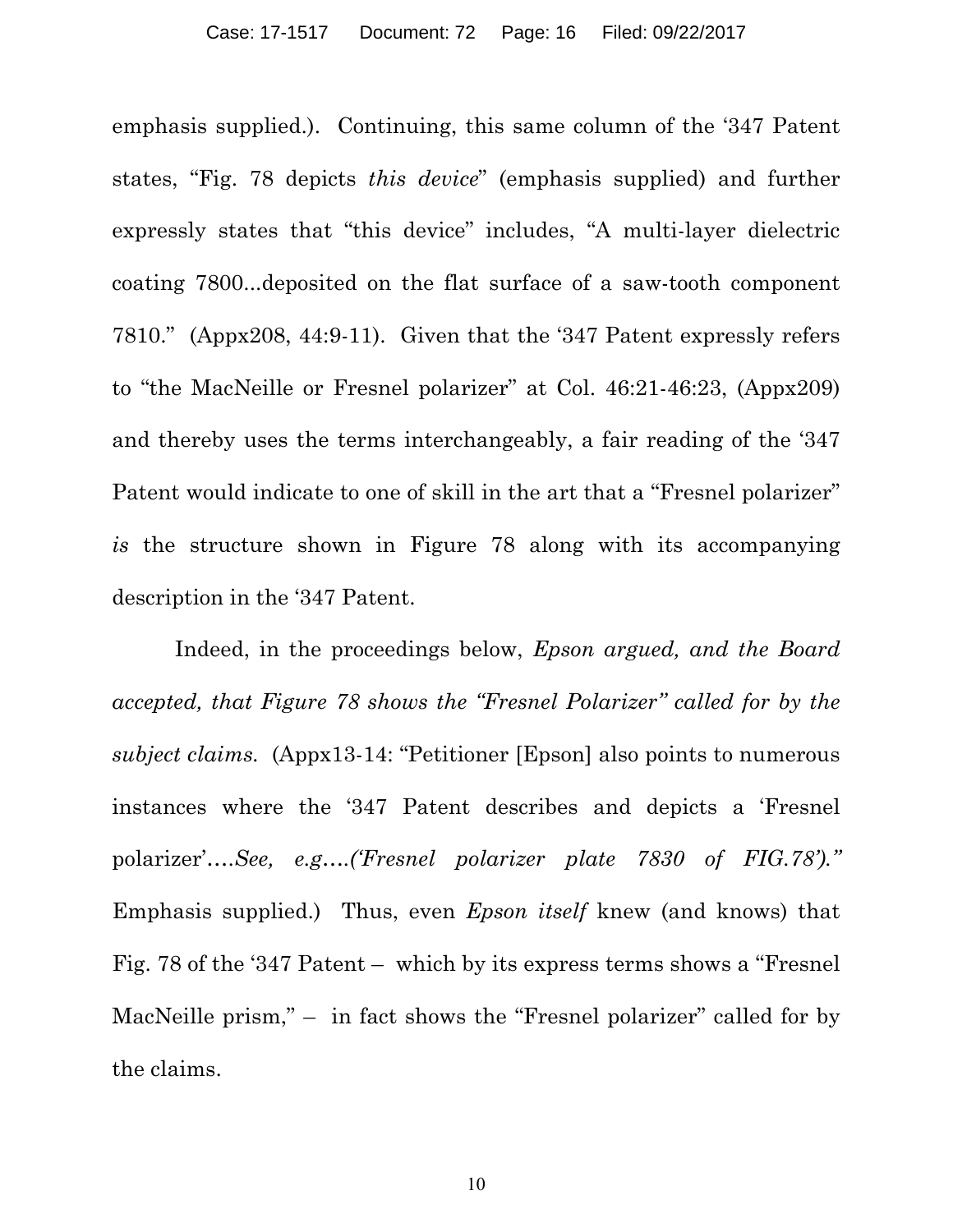Meanwhile Sony, apparently without critical thought, relies on the Board's mistaken belief (Appx53) that Fig. 78 "does not have a coating where the saw-tooth elements meet." (Sony Brief, p.61). To the Board, this meant that one of the "Fresnel polarizer" embodiments disclosed in the '347 Patent did not align with Cascades' proffered claim construction, and, therefore, Cascades' entire proposed construction must be wrong. (Appx53). However, Figure 78 *does,* in fact, show the coating (i.e., ref. num. 7800) where the elements "meet," only in a variant where that place is the flat side of the plurality of elements. Accordingly, even this basis for the Board's rejection of Cascades' proposed construction proves to be in error.

The relevant facts are beyond dispute. The '347 Patent expressly states that Mr. Dolgoff, "has devised a Fresnel MacNeille prism," and Epson *itself* not only recognized but, in fact, argued that this very structure is the "Fresnel polarizer" called for by the claims. Furthermore, all the embodiments of a "Fresnel polarizer" disclosed in the '347 Patent have two essential features that were left out of the erroneous claim construction adopted by the Board, namely: (1) an optical coating, and (2) reflection and passage of separated light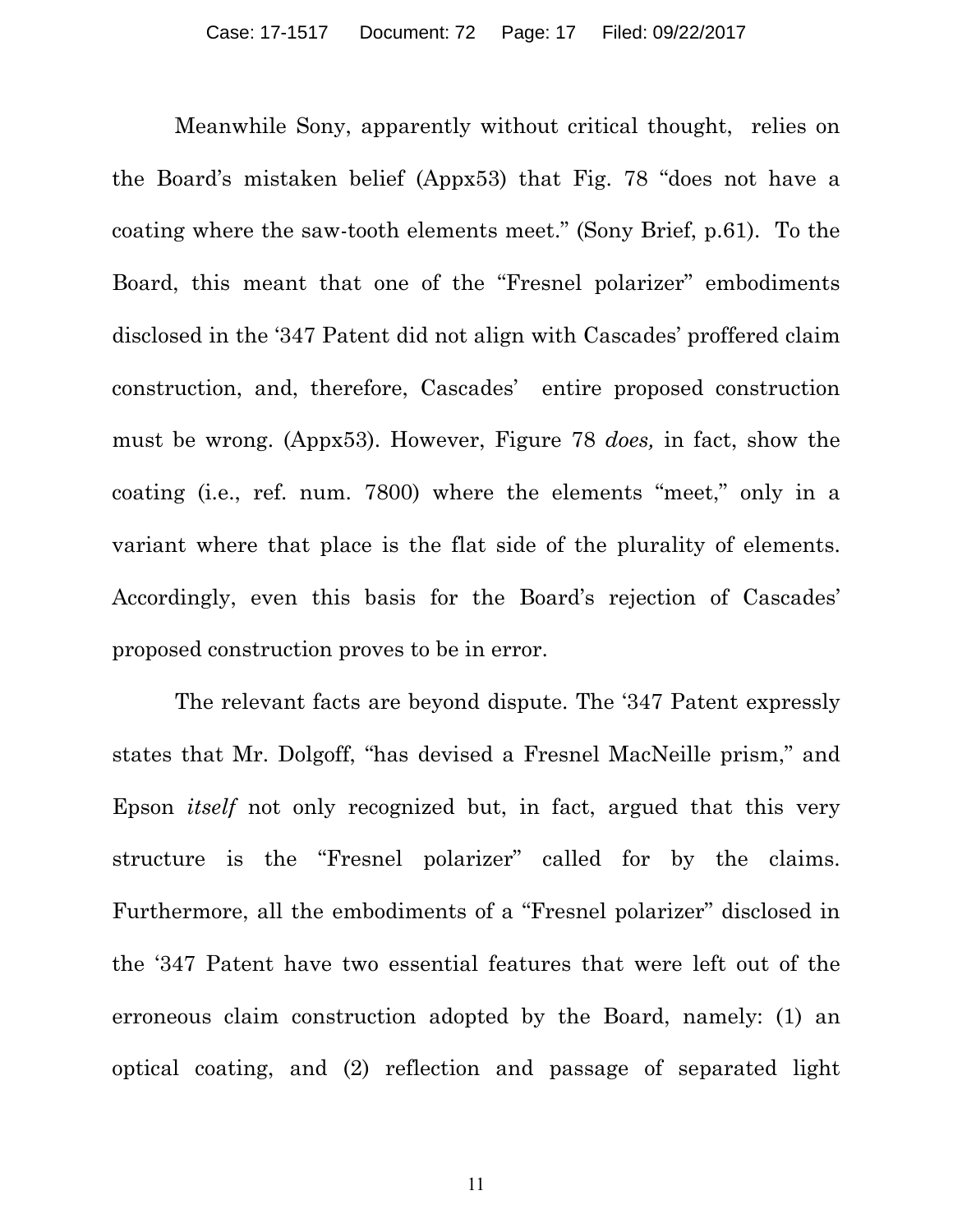<span id="page-17-0"></span>through a wave plate to achieve near 100% transmission of incident light as uniformly polarized. (See Cascades' Opening Brief, pp. 8-10). Appellee's argument that Mr. Dolgoff did not coin "Fresnel polarizer" comports with neither the actual disclosure of the '347 Patent nor Epson's own earlier interpretation of the term. Again, even Sony called the term "coined" in its Petition. (Appx2467, Sony Pet. pp. 11, 18). And the claim that the Board's oversimplified construction somehow aligns with how Mr. Dolgoff used the term fails entirely to account for the improvement in results over the prior art that Mr. Dolgoff sought to achieve and did, in fact, achieve with his "Fresnel polarizer."

#### **4. Epson And Sony Erroneously Claim That A "Fresnel Polarizer" Needs No "Optical Coating"**

The Board, over Cascades' objections, adopted the arguments of Epson and Sony that, "Fresnel polarizer" as used in the '347 Patent, does not require an "optical coating." Epson and Sony continue to advance this flawed argument mistakenly accepted by the Board.

Without support in the record, and faced with the clear language of the '347 Patent that, "A hologram, which can be recorded with a single exposure, provides an alternative to such a multi-layer coating at a lower cost in much less time" (Appx209, 46:37-46:39), Epson simply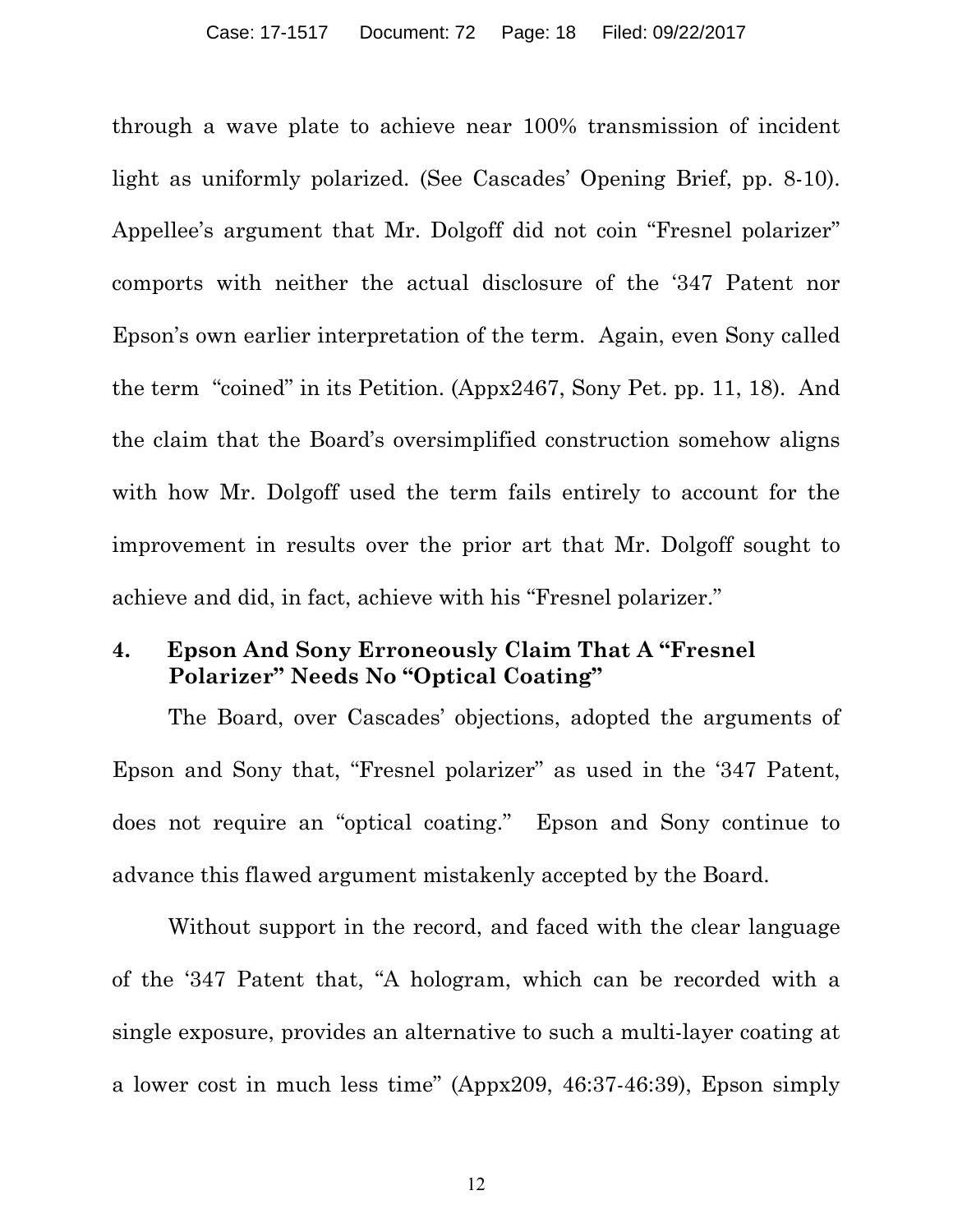and conveniently claims that a "hologram" is not a "coating." (Epson brief at pp. 53-54). This claim is factually wrong, and it was error for the Board to adopt it.

Unlike "Fresnel polarizer," the term "hologram" is very well known in the art, is not subject to serious dispute, and has historically consisted of a photographic emulsion (i.e. optical coating) to record interference patterns between reference and illumination beams. Thus, one skilled in the art would understand a hologram to be a form of optical coating, and would, from the context of the '347 Patent, understand that a "hologram" would be an alternative to a "multi-layer" coating *manufactured by vacuum deposition* and *not* an alternative to a "coating" altogether. Epson and Sony rely on a strained reading of the passage at Column 46 of the '347 Patent to conclude that one reading the patent would not view a hologram as a coating. Indeed this argument contradicts Epson's own expert's admission that every disclosed embodiment of a Fresnel polarizer required an optical coating. (Appx1497, Kahn Deposition, p 74, Cascades' opening brief, p. 40).

Sony additionally relies on Column 46 to make a new argument on appeal that "dielectric coatings, liquid crystal layers, and gratings"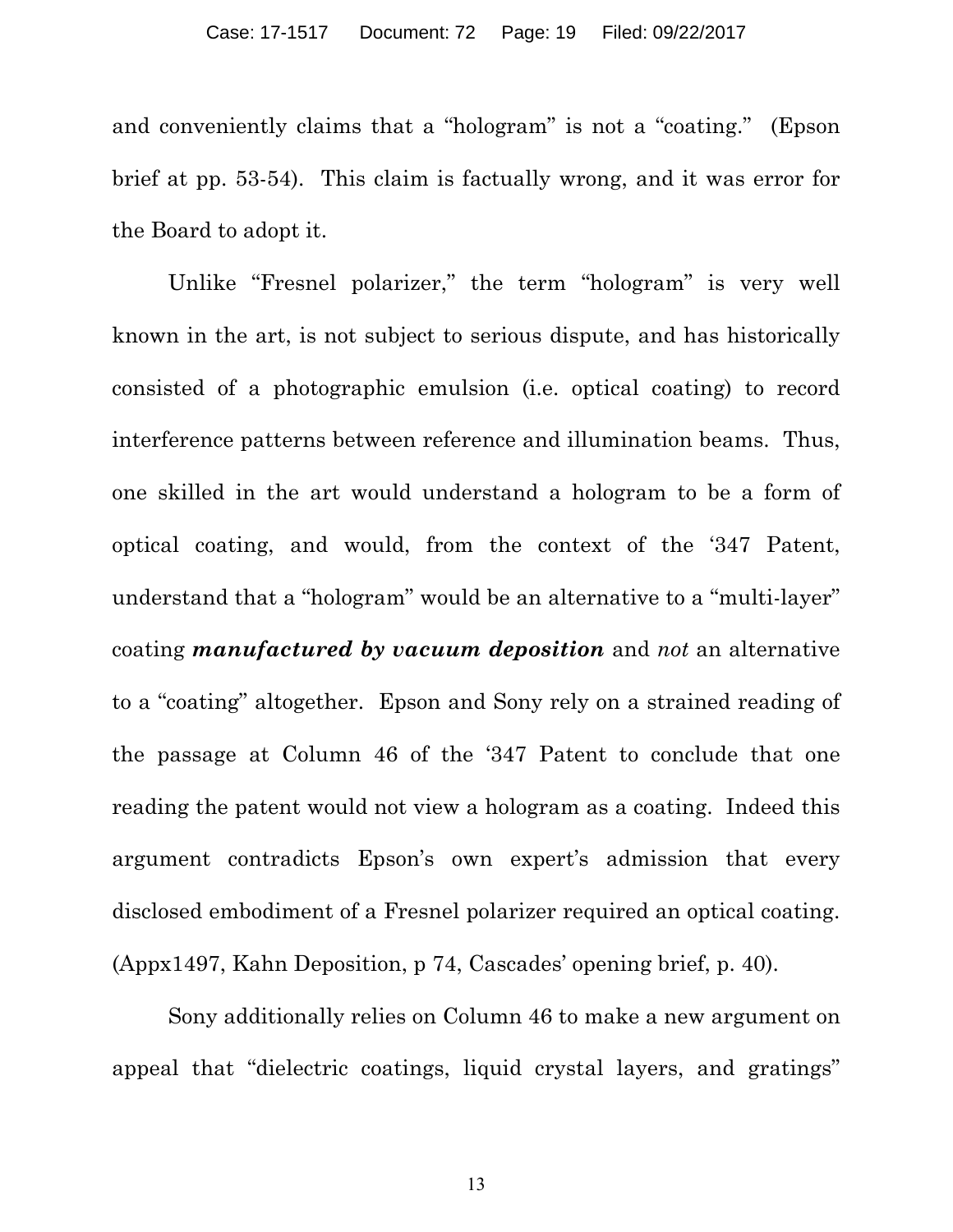could all be used where the multilayer vacuum deposition dielectric coating would otherwise go. (Sony Brief p.63). Sony fails to appreciate that each of these is an "optical coating" in the context of that column. For example, after the "simple diffraction grating" is mentioned at Column 46, line 23, the '347 Patent goes on to affirm at Column 46, lines 34-36 that "[a]ll previously described . . . Fresnel polarizers have utilized multi-layer dielectric coatings which must be applied with vacuum deposition."

 Significantly, neither the Board, Sony nor Epson explain how the construction adopted by the Board, namely, "a polarizer constructed with stepped sawtooth-like elements so as to have the optical properties of a much thicker polarizer" is supported even if a hologram is somehow not a "coating." The passage at Column 46, lines 34-54 of the '347 Patent makes clear that a "Fresnel polarizer" requires *either* a "multilayer dielectric coating" *or* a hologram. Nowhere does the '347 Patent support an interpretation that a "Fresnel polarizer" can be made without one or the other. Indeed, it was only after the fact, when Cascades pointed out the inconvenient fact that even Epson's own expert, Dr. Kahn, agreed that a "Fresnel polarizer" requires a coating,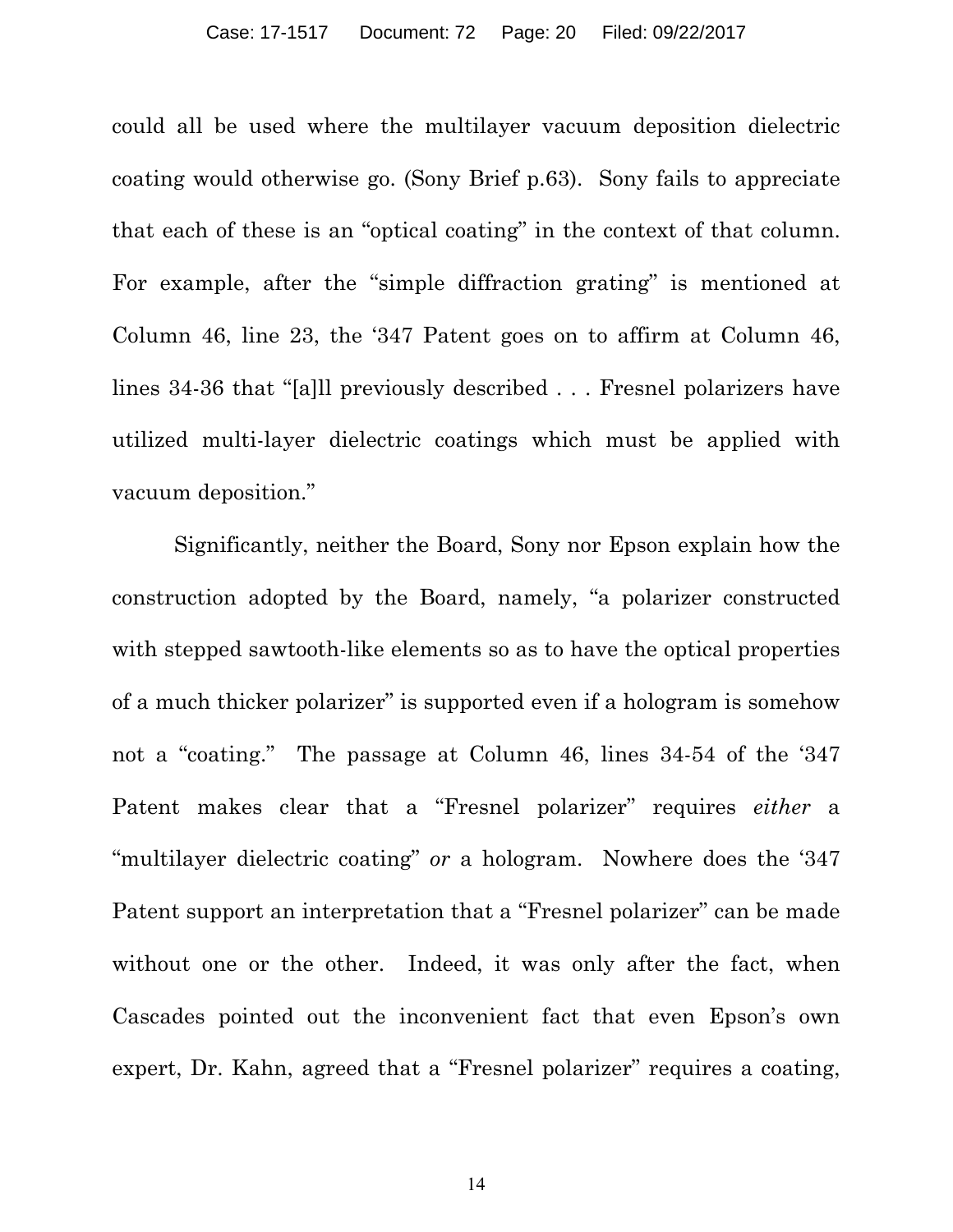that the Board helpfully assisted Epson by noting that Cascades did not question Dr. Kahn about holograms. (Appx15)2

However, the more important question is why, even if this makes a difference, the Board did not include either "optical coating" or "hologram" in its construction of "Fresnel polarizer." Even if a "hologram" is somehow not an "optical coating," (and there is no basis for saying that is isn't) the Board erred in ignoring *both* terms in its construction of "Fresnel polarizer." The Board's complete failure to include "coating," "hologram" or any other structure clearly referenced by the '347 Patent as an essential element of a "Fresnel polarizer" speaks volumes.3

 $\overline{a}$ 

<sup>2</sup> Why Cascades would be expected to question Dr. Kahn about an argument that had not yet even been made is not explained, especially since counsel's questions invited Dr. Kahn to consider the whole patent.

<sup>3</sup> Sony's reliance on a figure in Mr. Dolgoff's April 1995 article that does not show polarization conversion is nonsensical. (Sony Brief p.36, citing Appx4725). Not only is this extrinsic evidence that would ostensibly contradict the intrinsic evidence (and thus cannot be considered); it also significantly post-dates the 1994 priority date. Nor is it surprising that Mr. Dolgoff would leave some details of his innovation out of a published article, to preserve trade secrecy for as long as possible.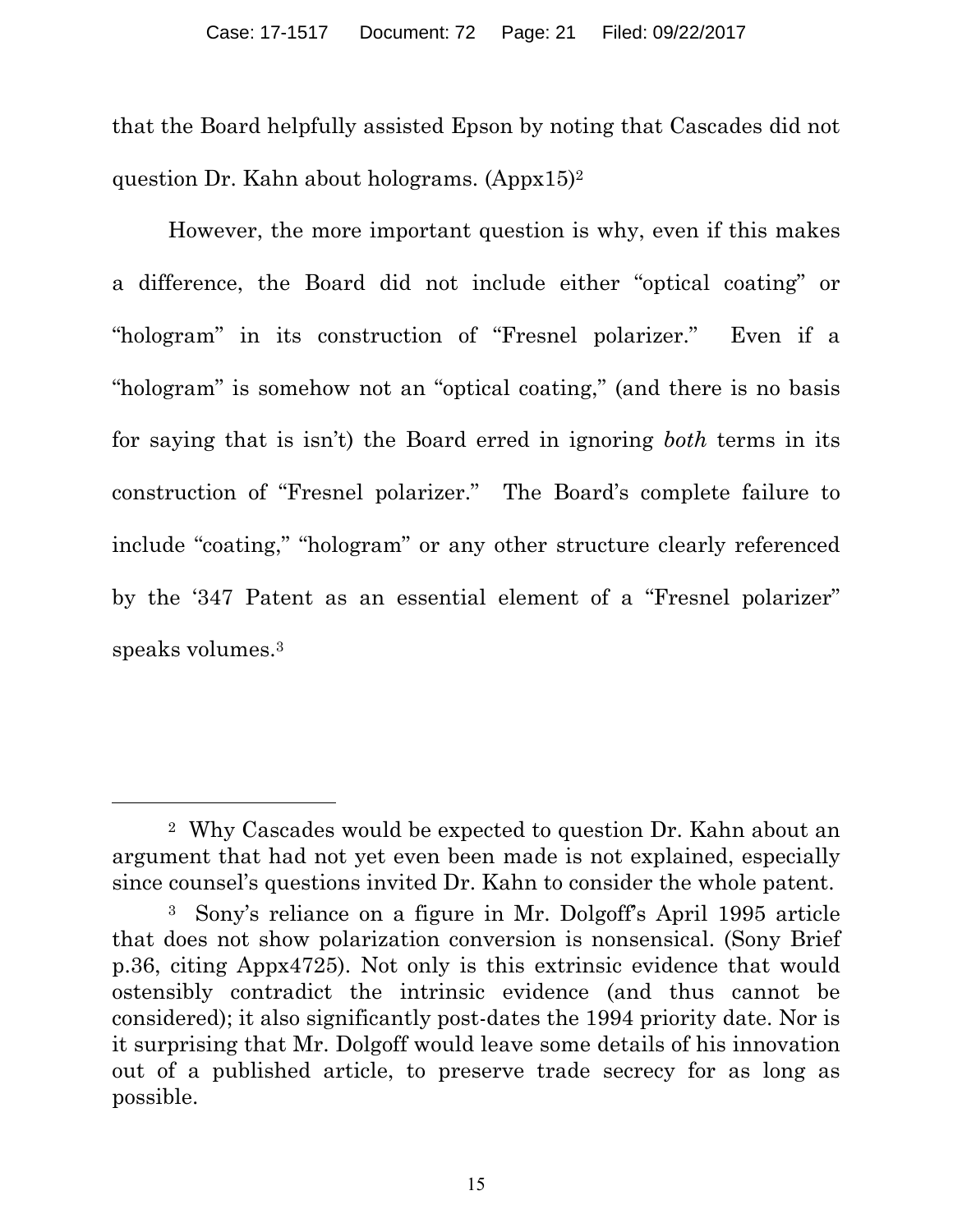#### <span id="page-21-0"></span>**B. The Board Improperly Construed "Means For Focusing"**

#### **1. The Board In Epson Erred In Its Identification Of The "Input Lens Array"**

Epson has not shown and cannot show that the Board properly identified the "corresponding structure" in construing the claim term, "means for focusing." In particular, "input lens array" is a specified element of the "means for focusing," and a misidentification of the "input lens array" necessarily taints the resulting claim construction. The Board discounted the clear testimony of Cascades's expert, Mr. Bohannon that the proper "input lens array" is the lenses 6560 and 6570 *along with the unnumbered prisms* shown in Figure 65 of the '347 Patent and *not* the lens 6580, which is simply a staple part of any commercial image forming element. Contrary to Epson's argument, this error by the Board is material and further corrupts the Board's validity analysis.

As with "Fresnel polarizer," correcting the claim construction resolves the appeal in Cascades' favor. This again follows from the *Chenery* doctrine, and the Board's refusal to analyze validity questions using Cascades' claim construction. A prime example is the Board recognizing that Cascades advanced a "way/result" analysis for claim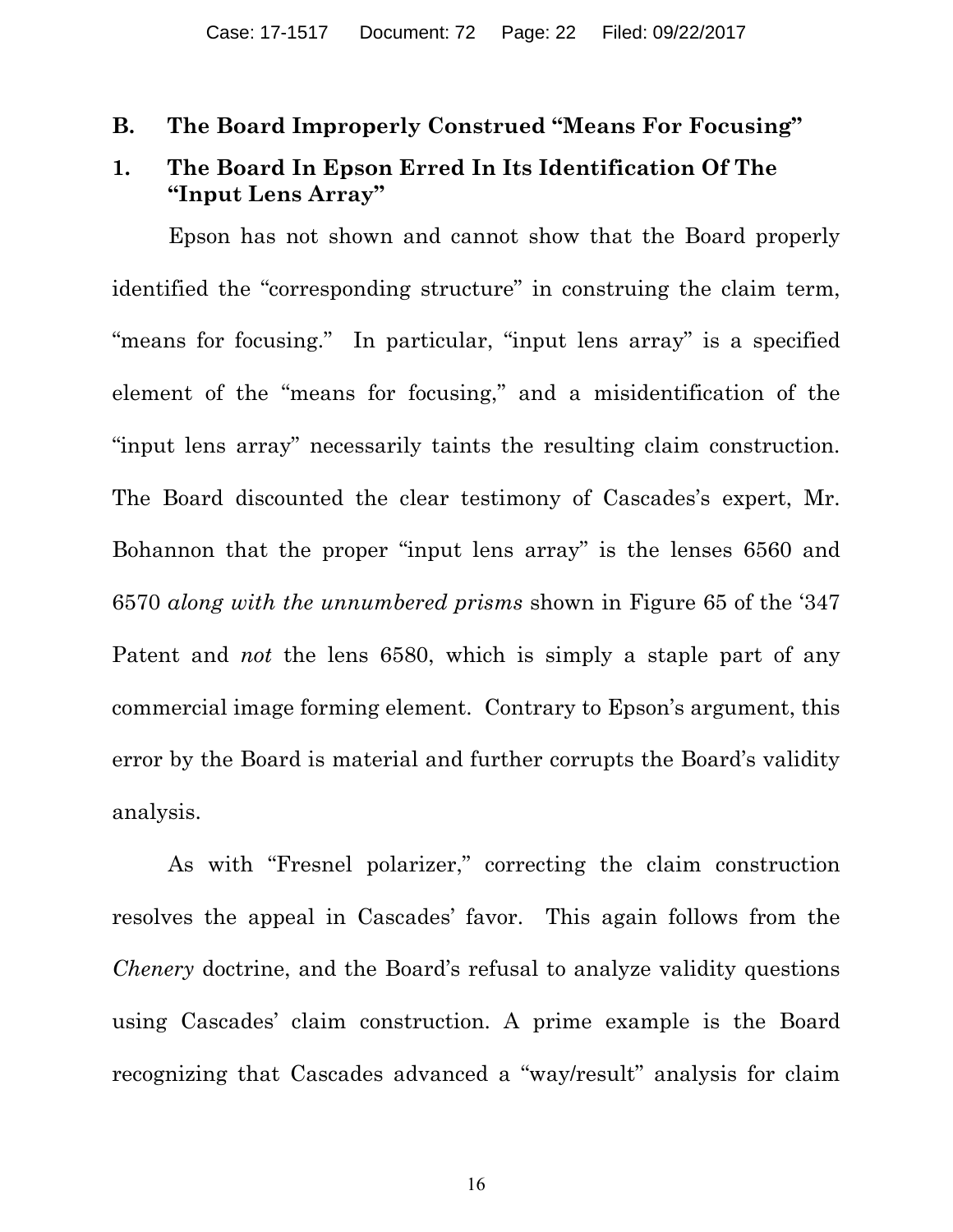29's means term that scrutinized whether the prior art achieved the patented corresponding structure's undisputed "result" of achieving brightness uniformity on the IFE. (Appx21-22). The Board declined to analyze this "result" in the prior art, on the illogical ground that one should not construe unclaimed *functions* into a means-plus-function term. (*Id.*). Analyzing the "result" (as case law requires) has nothing to do with importing unclaimed "functions." The Board's confusion on this point caused it not to perform any "result" comparison at all. And this omission (under the *Chenery* doctrine) means that this Court's recognition of the proper "result" as a matter of claim construction precludes affirmance.

Initially, Epson argues that, "Cascades does not identify any way in which the Board's identification of the Figure 65 'input lens array' might affect obviousness." (Epson Brief at p. 30). In so doing, Epson merely repeats the holding of the Board and ignores Cascades' actual argument that misidentification of the "input lens array" is material because it affects the "way" analysis of the means plus function term, "means for focusing."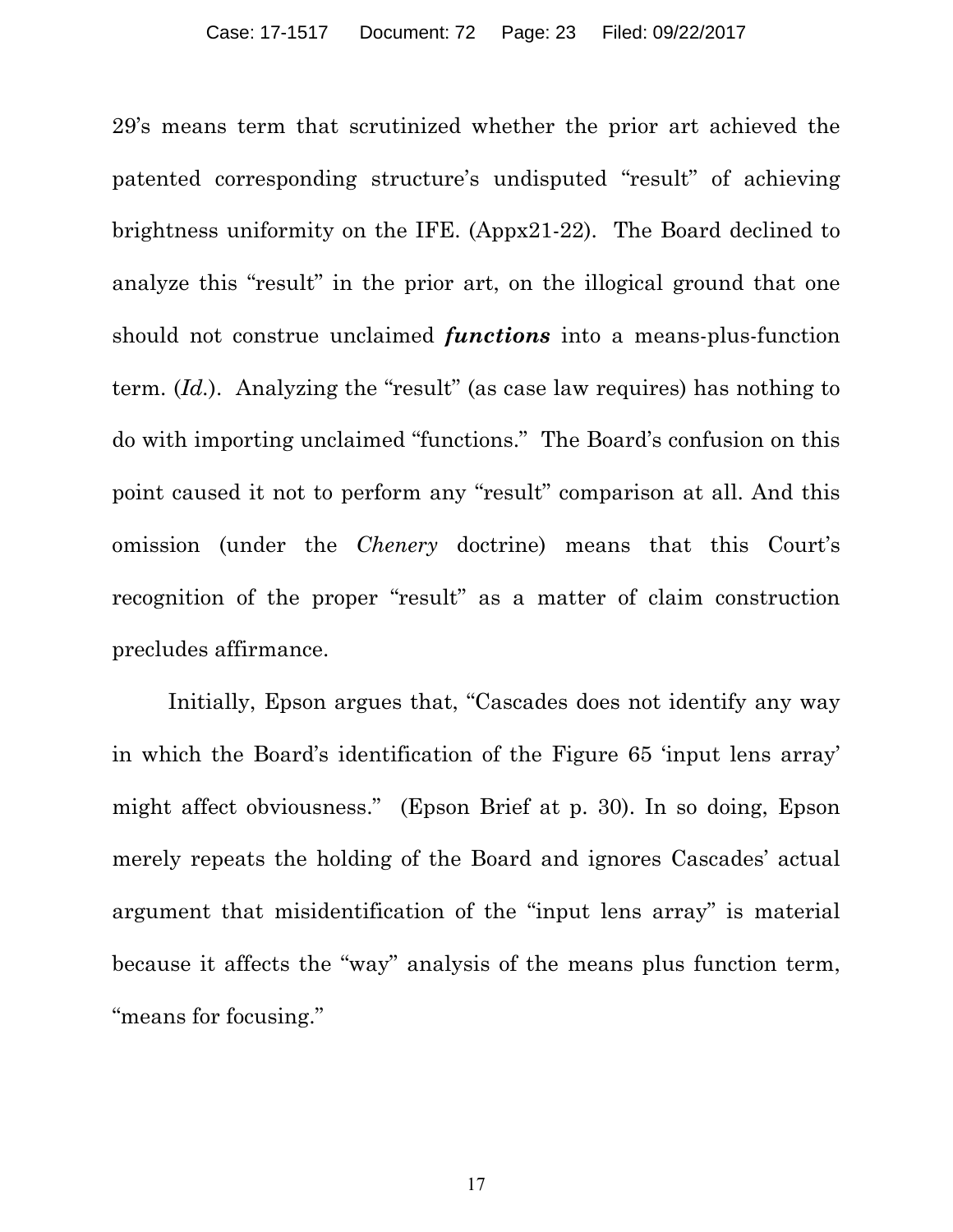As clearly argued by Cascades at pp. 44-47 of its opening brief, and as testified to by Cascades' expert, Mr. Bohannon below, the Board's misidentification of the *lens* structure 6580 rather than the proper *prism* structure associated with element 6570 and 6560 in Figure 65, affects the "way" in which the claimed "means for focusing" is accomplished. Accordingly, it is simply untrue that this error by the Board has no effect on claim construction and, in turn, the validity analysis.

As did the Board, Epson further makes light of and ignores the material difference between focusing light "onto" pixels as opposed to "into" pixels. Mr. Bohannon testified, and Cascades clearly argued, that lens array 6580 shown in Figure 65 is merely a staple component of standard image forming elements and is not part of what Mr. Dolgoff invented or claimed. (Appx1717). In particular, and on the contrary, it is Mr. Dolgoff's prism structure, in conjunction with elements 6570 and 6560 in Figure 65, that directs light *onto* the *pixel,* and it is the staple lens 6580 that thereafter gathers that light and directs it *into* the pixel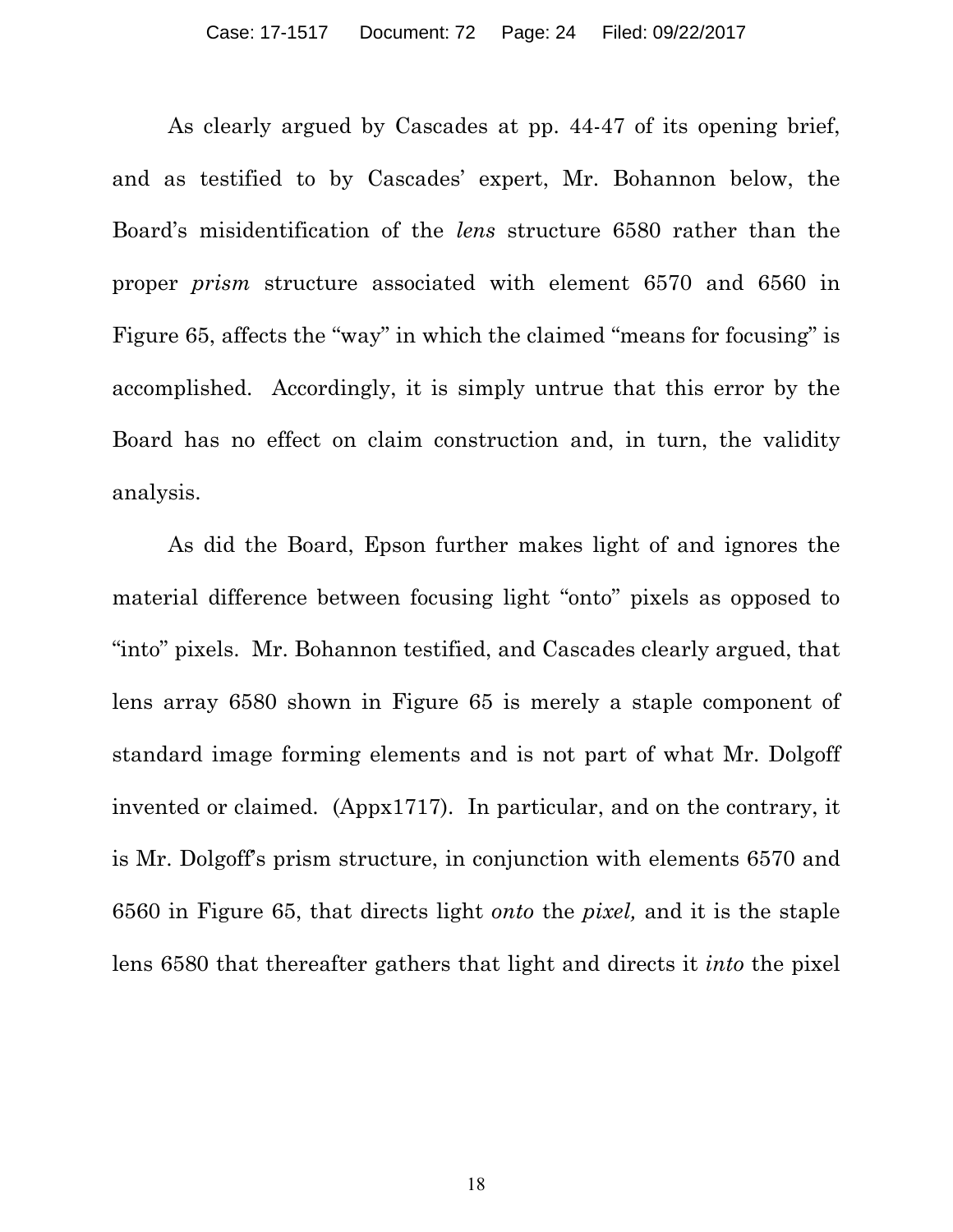*hole*. This is not complicated, and both the Board, and Appellees' attempts to make it so are disingenuous.4

Again, it is the unnumbered prism structure along with lens elements  $6570$  and  $6560$  in Figure  $65 - a$  structure that Mr. Dolgoff invented – that make up the "means for focusing" that includes the "input lens array" as specified in the claim, not the lens array 6580 that makes up part of any standard commercial image forming element and that was so used long before. Mr. Bohannon clearly testified below that the "way" in which multiple light segments impinge on the IFE "at proper angles" as called for by the claims, "is through the use of prisms," (Appx1718, at ¶38) and that prisms and lenses operate in fundamentally different ways. (Appx1719, at ¶¶39-41). The Board's misidentification of the relevant structure, and, in particular, its consequent failure to appreciate the substantially different way in which prisms and lenses work, materially affected the "way" element of a proper "means plus function" construction and, therefore, tainted both

 $\overline{a}$ 

<sup>4</sup> Appellees, along with the Board, continue to overlook the conclusive evidence that "pixel" and "pixel hole" are not synonymous: the '347 patent's use of reflective "pixels" that have no "holes," yet are still called "pixels." (Appx193, Col. 13, ll. 43-44, discussing Fig. 20).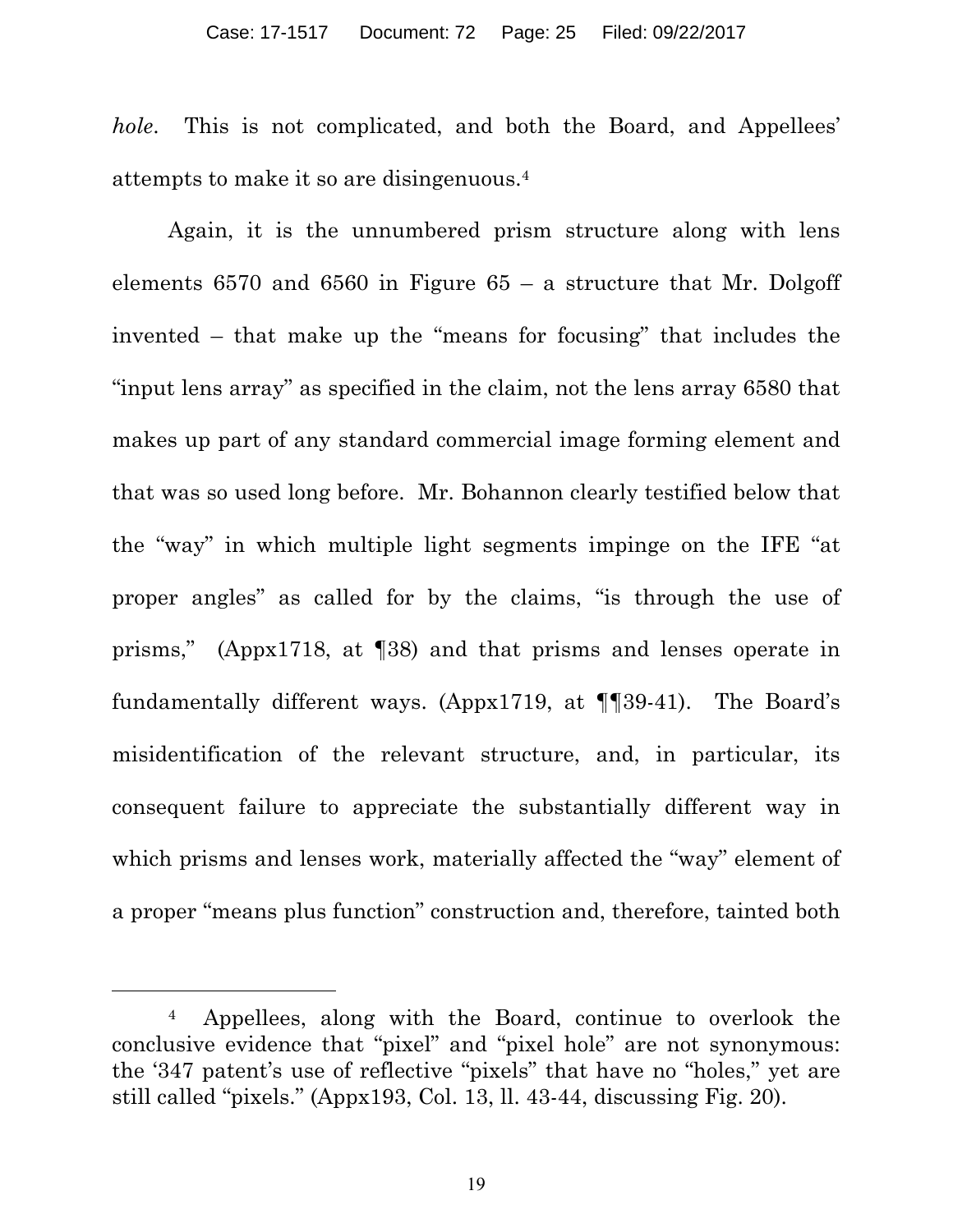<span id="page-25-0"></span>claim construction and the validity analysis based on that tainted claim construction.

Mr. Bohannon likewise confirmed (and the Board ignored) that the "result" of the properly-understood corresponding structure was to achieve brightness uniformity. (Appx1717, Bohannon Declaration, ¶37; see Cascades' Opening Brief p.45). This "brightness uniformity" was so central to Mr. Dolgoff's invention that it forms part of the '347 Patent's title. Neither Epson nor Sony offer a reasoned argument in their briefs for refusing to recognize that the properly construed "result" is brightness uniformity.

#### **2. The Board In Sony Also Erred In Its Identification Of The "Input Lens Array" And Relied On The Wrong Figure**

In its opposition, Sony throws out a flurry of words and accusations that, "Cascades merely recites the same flawed arguments that were rejected by the Board." However, Sony never directly refutes that Figure 69 of the '347 Patent – which the Board mistakenly held discloses the "means for focusing" – does not disclose any such structure and instead discloses a *different* structure intended to accomplish a *different* function.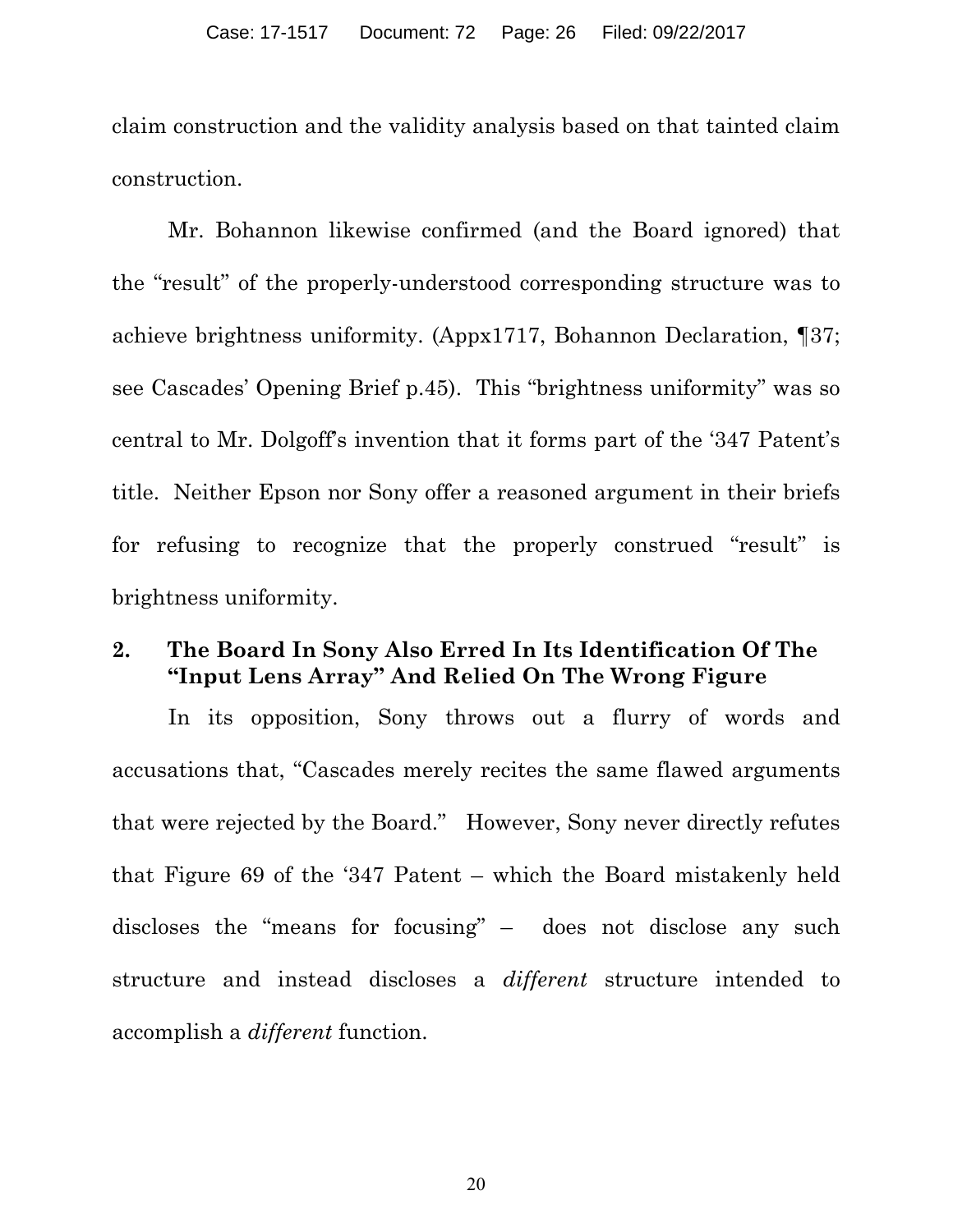The law is clear that, "[S]tructure disclosed in the specification is 'corresponding' structure only if the specification or prosecution history clearly links or associates that structure to the function recited in the claim." *B. Braun Medical v. Abbott Lab.*, 124 F.3d 1419, 1424 (Fed. Cir. 1997). This means that the Board must reject a proposed structure that the patentee has linked to some other function, but not the function of the particular claim under analysis. *Med. Instrumentation & Diagnostics Corp. v. Elekta AB,* 344 F.3d 1205, 1216 (Fed. Cir. 2003) ("[W]e have rejected similar attempts to include as additional corresponding structure for a particular function a structure that is disclosed in the specification but is not associated with the particular claimed function.")

As developed at pp. 51 and 52 of Cascades' opening brief, the '347 Patent makes clear at column 50, line 46 through column 51, line 12 (Appx211-212) that the structure shown in Figure 69 addresses the altogether *different* problem of accommodating for glass thickness when a far-away light source is used and is *not* concerned with focusing light "at proper angles" as specified in the claims. Given that Cascades *directly cited to and quoted the '347 Patent itself* in making its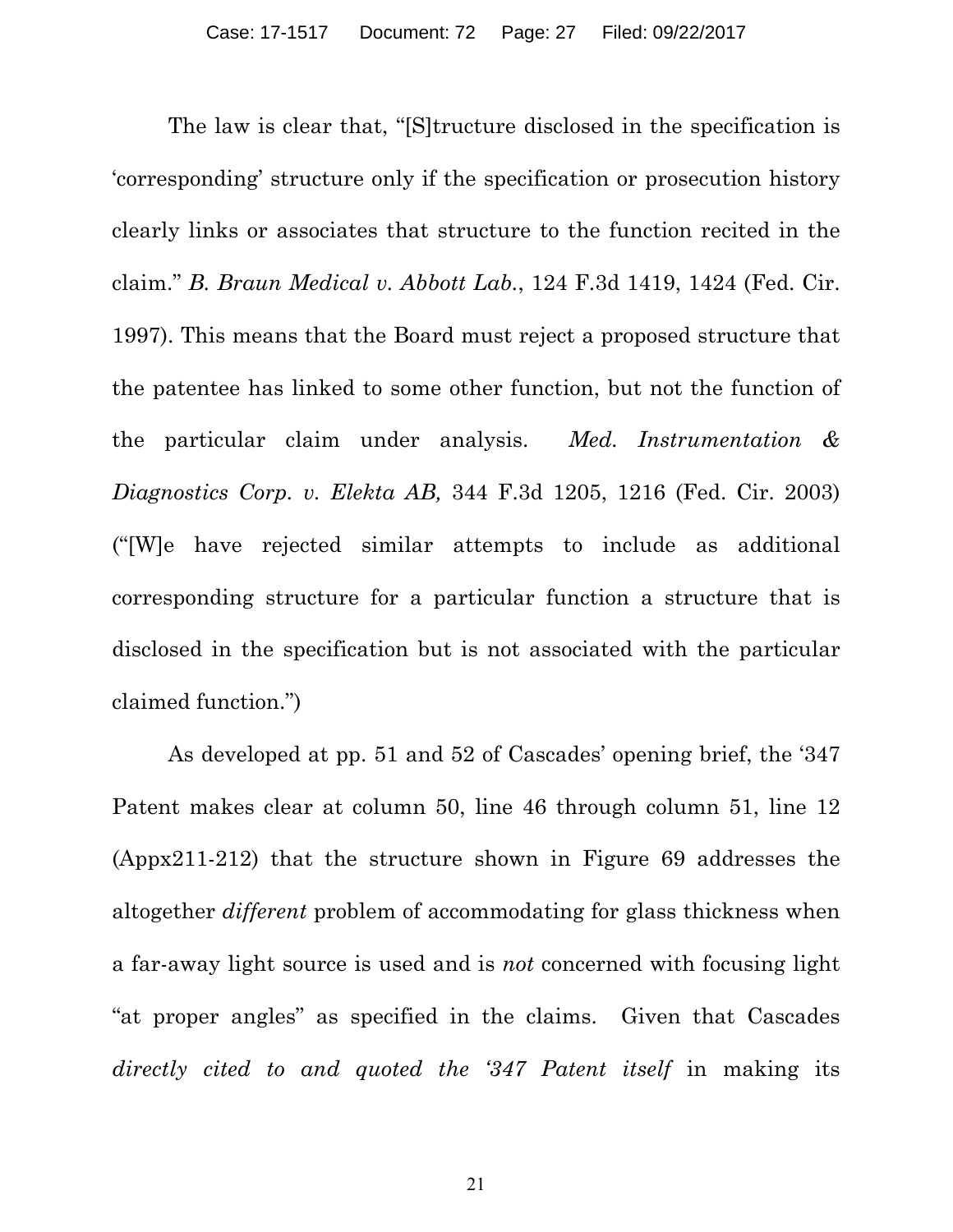argument, Sony's claim that, Cascades' argument "finds no support in the record or the law," is as irresponsible as it is false.

Sony's further argument that Figure 69 somehow discloses the "means for focusing" simply makes little sense. In response to Cascades' accurate observation that Figure 69 and the patent text associated with it (namely col.  $50;46 - 51;12$ ) say nothing about the express claim terms (1) "proper angles," (2) "different segments of a light beam," or (3) "onto the pixels" of an element, Sony simply says such observations do "nothing to alter the plain disclosure in the specification." However, Sony does not point out where these express claim requirements are supposedly disclosed in Figure 69 and, instead, simply reproduces Figure 69. Again, as pointed out by Cascades, the actual language of the '347 Patent discussing Figure 69 expressly relates to accounting for large glass thickness and not the functions intended by the "means for focusing" element of the subject claims. And rather than focusing "different segments" of a beam from a source, it focuses a full aerial image of the entire source.

In contrast, the '347 Patent's disclosure discussing Fig. 65 repeats many (if not all) of the relevant functional claim terms. (Appx205-206;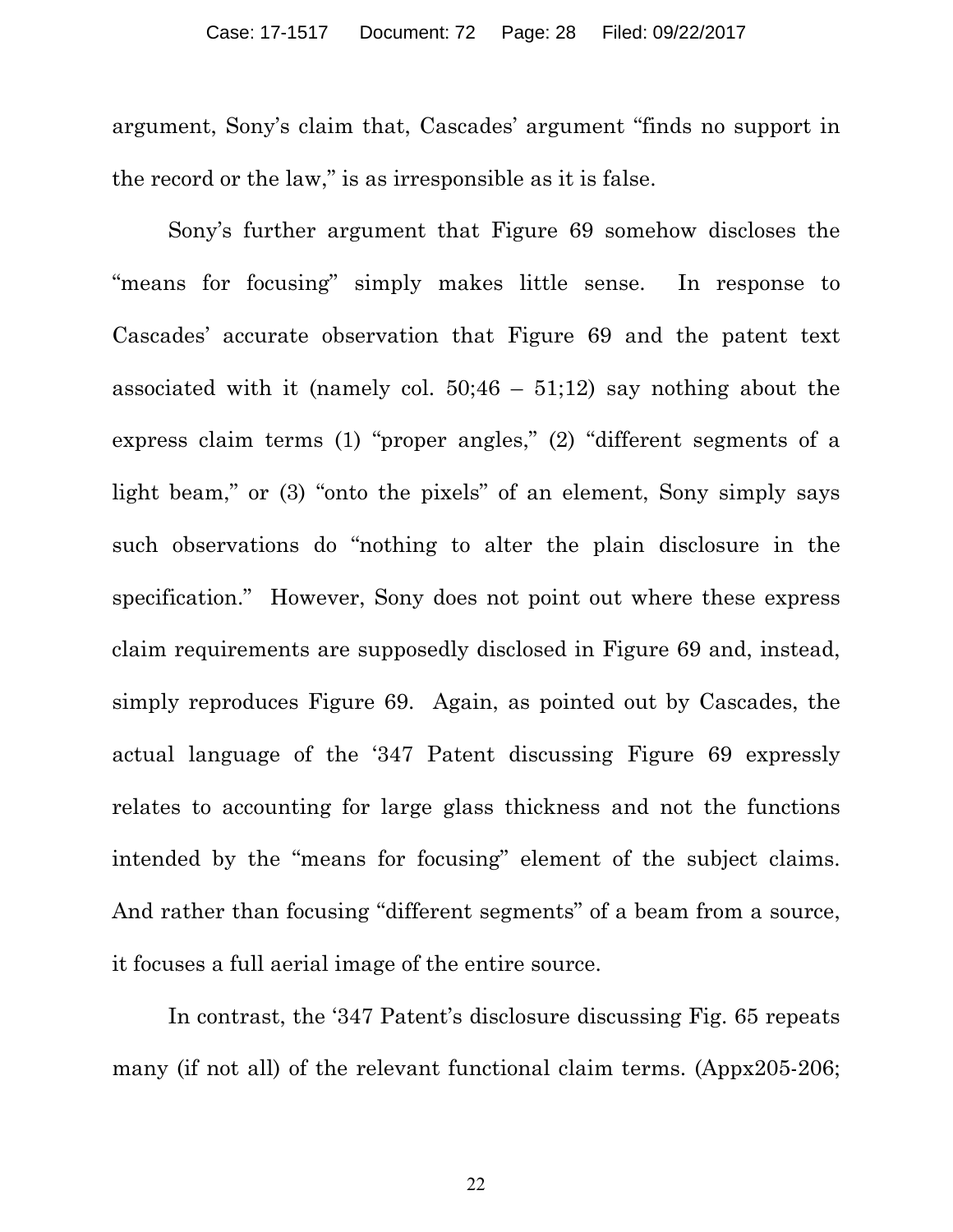'347 Patent, 38:38-39:4). The Board discounted this fact by noting that a "clear link" or "association" need not use the exact words. (Appx46- 47). Yet when multiple alternative structures might be deemed "corresponding" structures, and one uses the functional claim terms when the other does not, this should be strong evidence for the one and against the other qualifying.

Even more telling and egregious is that both the Board and Sony attribute to Mr. Bohannon *testimony that he never gave* and rely on that made-up testimony to support their erroneous conclusions. In particular, Sony claims at p. 49 of its brief that, "Cascades' expert testified at deposition and in his sworn declaration 'that lens arrays (such as element 6910 in Figure 69) split beams into separate segments'." To support this, Sony cites to the record as follows: "Appx48; see Appx4633 ¶22, Appx4636-4637 ¶26, and Appx4640-4642 ¶¶29-30; see also Appx4797 68:4-11."

A review of these citations to the record reveals, however, that Mr. Bohannon *never said* what both the Board and Sony attribute to him. Indeed, Mr. Bohannon never said the words, "element 6910" or referred to "Figure 69" at any point in these citations. On the contrary, he was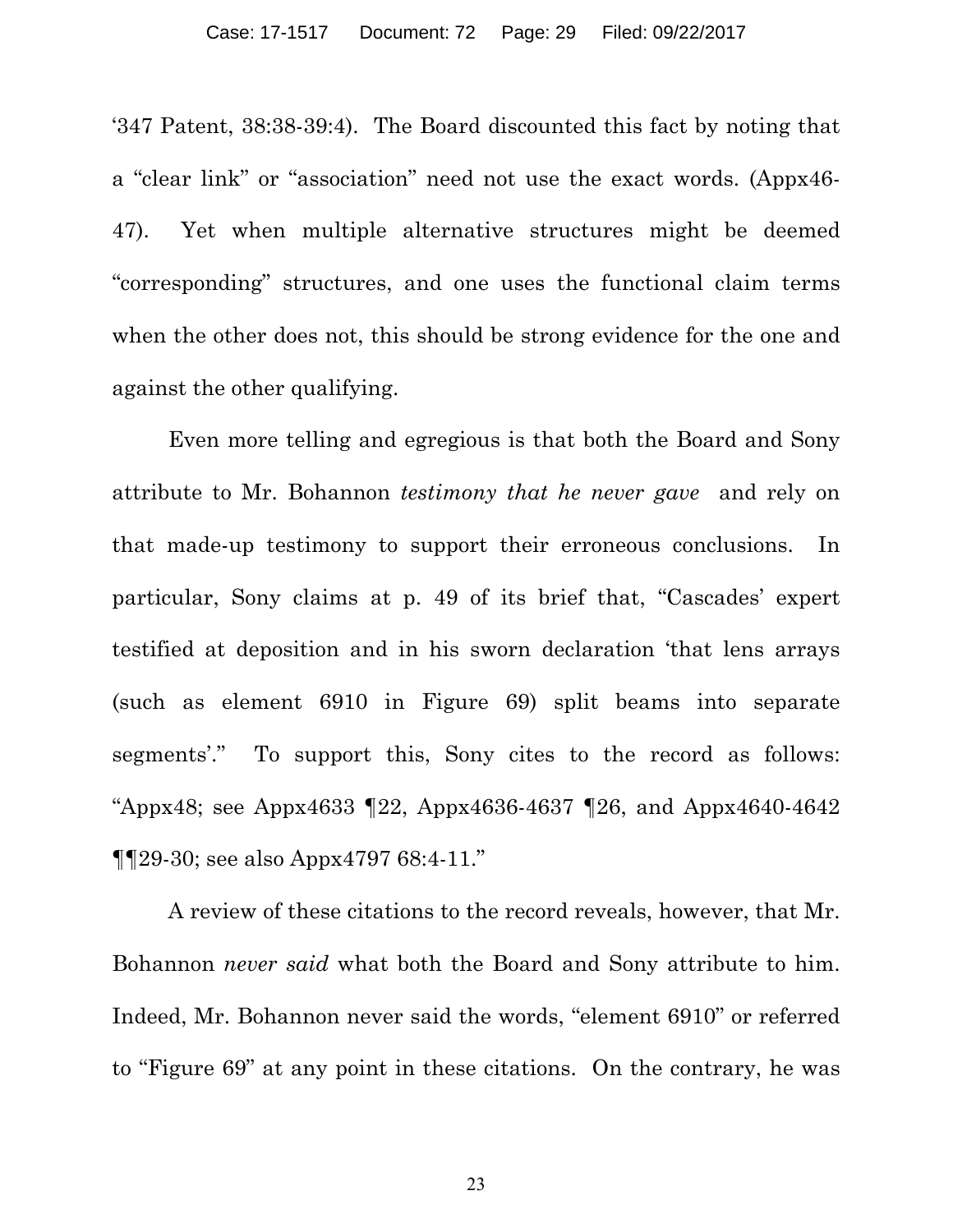clearly discussing Figure  $65$ , not Figure  $69 - a$  figure that unlike Figure 69 *does* have a lens array that splits a source's light into beam segments. Furthermore, at page 99, lines 15-20 of his deposition where he *was* discussing Figure 69, Mr. Bohannon testified that, "Regardless of whether 69 focuses into holes or not, it doesn't – *it doesn't perform the function of focusing different segments of the light beam emanating from a light source onto said image-forming element at proper angles.*" (Appx4828, emphasis supplied). In fact, Sony's own expert, Dr. Willner, *confirmed* that Figure 69's lens array focuses an "aerial image" of the entire light source, which is not the same thing as a "different segments of a light beam" from that source as required by the claims. (Appx3638, Willner Dec., ¶203).

Thus, not only did Mr. Bohannon *not* give the testimony falsely attributed to him by both the Board and Sony, the actual testimony he gave is directly to the contrary, and is, in fact, confirmed by the testimony of Sony's own expert. In short, the Board falsely attributed testimony to Mr. Bohannon in order to support its incorrect conclusion, and Sony now repeats and relies on that non-existent testimony in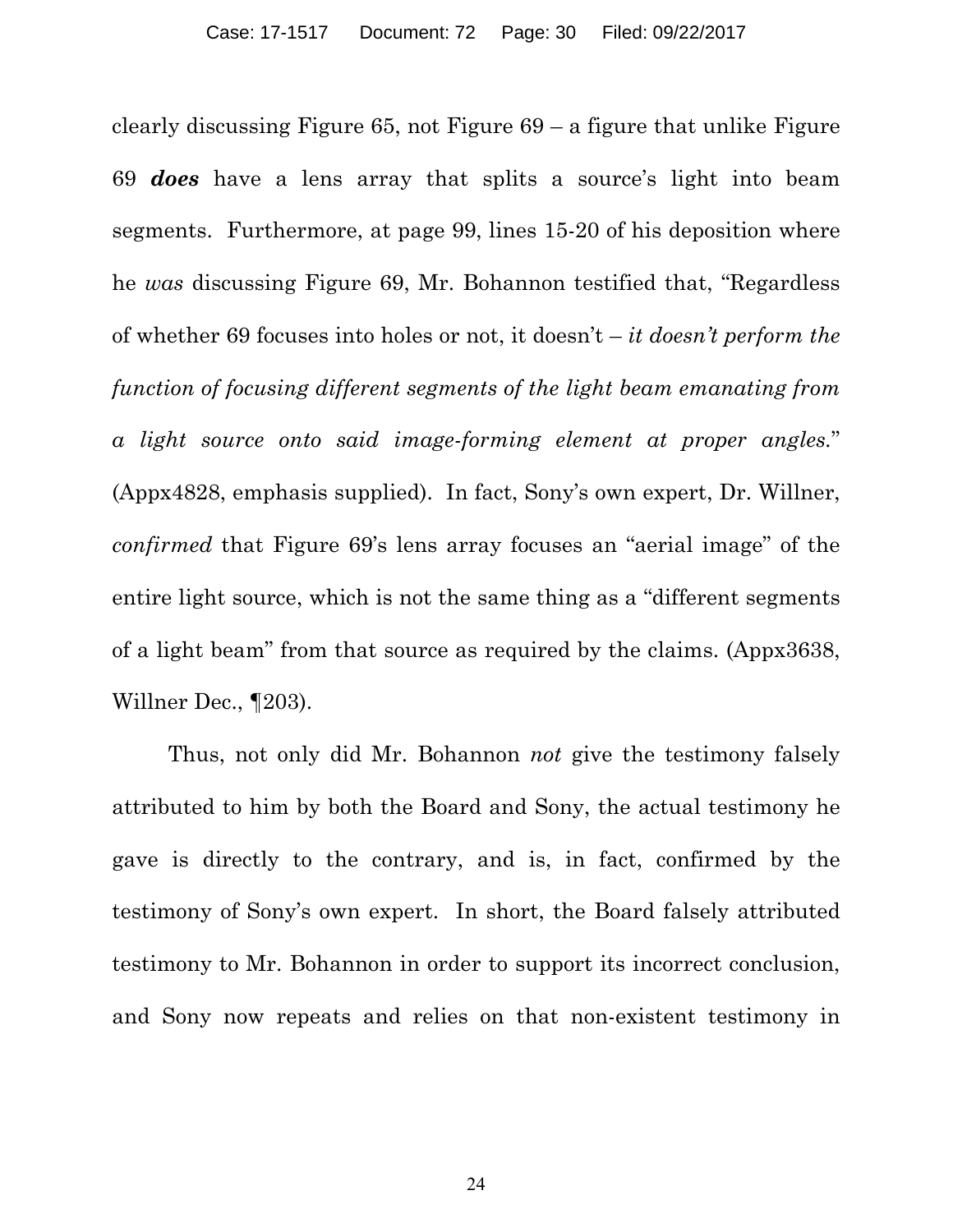<span id="page-30-0"></span>seeking affirmance. Such dubious matters alone should be grounds for vacating the Boards' decision.

## **3. The Board In Epson and Sony Failed Properly To Consider The "Result" Obtained By The "Means For Focusing" Element Specified In The Claims**

Epson and Sony both argue that Mr. Dolgoff's undisputed efforts to achieve high efficiency and brightness uniformity are immaterial because these do not appear in the language of the claims. This argument fails in that, along with Sony and Epson, the Board neglected the "result" element in its construction of "means for focusing." In particular, the Board at page 21 of its decision in Epson challenges Cascades' argument that Brandt teaches away from the claimed *result* with the holding that, "The claimed *function* associated with the 'means' for focusing' of claim 29, however is the *function* of 'focusing different segments of a light beam emanating from said light source...." (Appx21, emphasis supplied). A proper construction of a "means plus function" claim element, however, requires not only that the "function" be considered, but that the *result* of the "corresponding structure" be considered as well.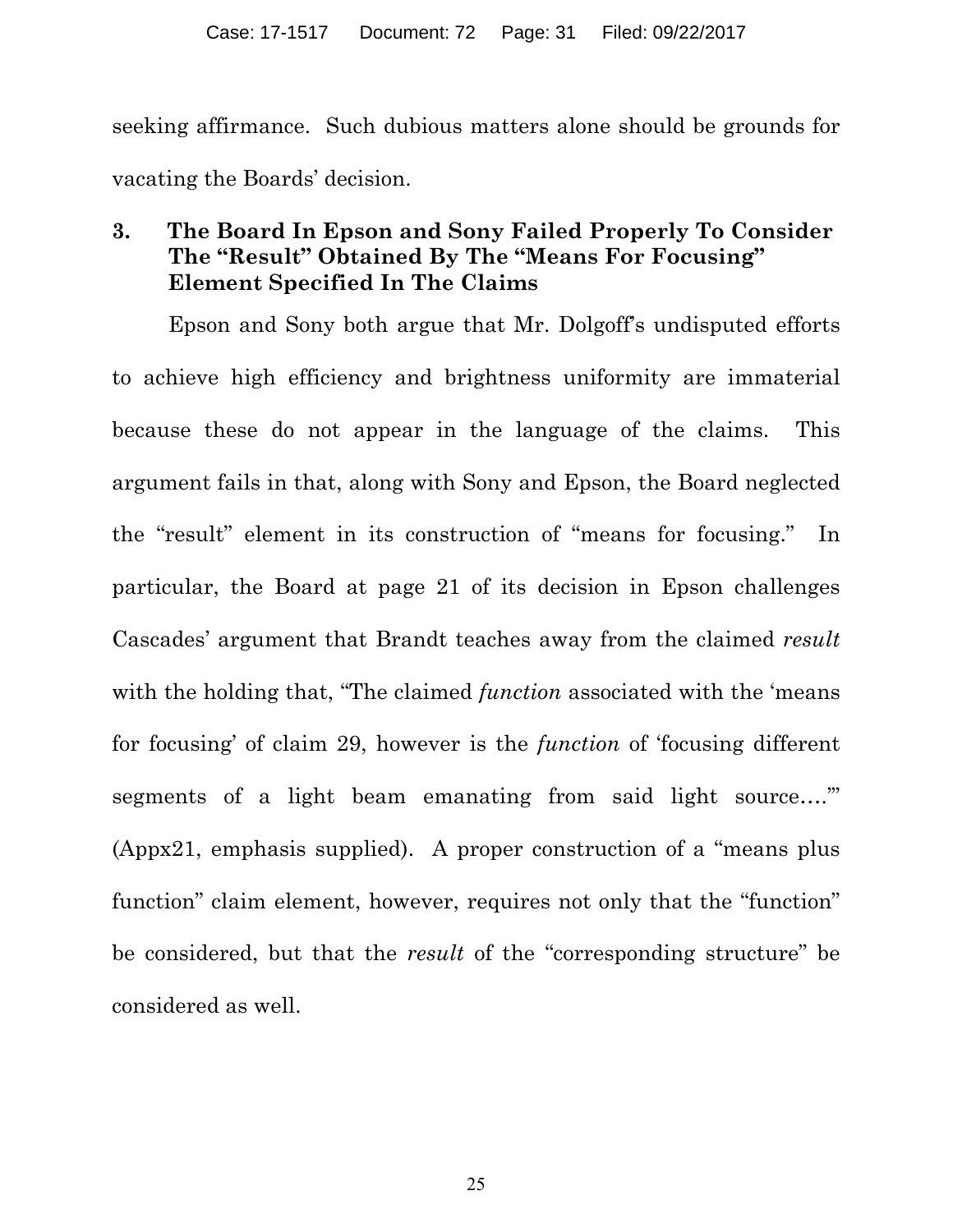Throughout the '347 Patent, Mr. Dolgoff makes clear that one of the *results* he seeks to obtain from the structure of Figure 65 is uniformity of the illumination of the image forming element. Indeed, this goal and result appears in the very title of his '347 Patent. By discounting Cascades' argument regarding the *result* obtained by the "means for focusing," and, instead, pointing to the "function" of such means, the Board disregarded a full one-third of the required and appropriate analysis. Not only did the Board misconstrue this claim element, its failure to do so gives lie to the argument that uniformity of illumination is not claimed. Function and result are different concepts under the means plus function law. The Board misunderstood this, however, and committed reversible error in so doing.

In short, with the claim construction corrected, this Court has no proper authority to affirm with respect to claim 29. Indeed it should reverse. Ample evidence and argument showed that (re Epson) Brandt discloses a substantial difference from, and teaches away from, uniform illumination. (Cascades' Opening Brief pp. 54). And (re Sony) there was never any argument or evidence tying Fushimi to the properlyidentified corresponding structure within Figure 65.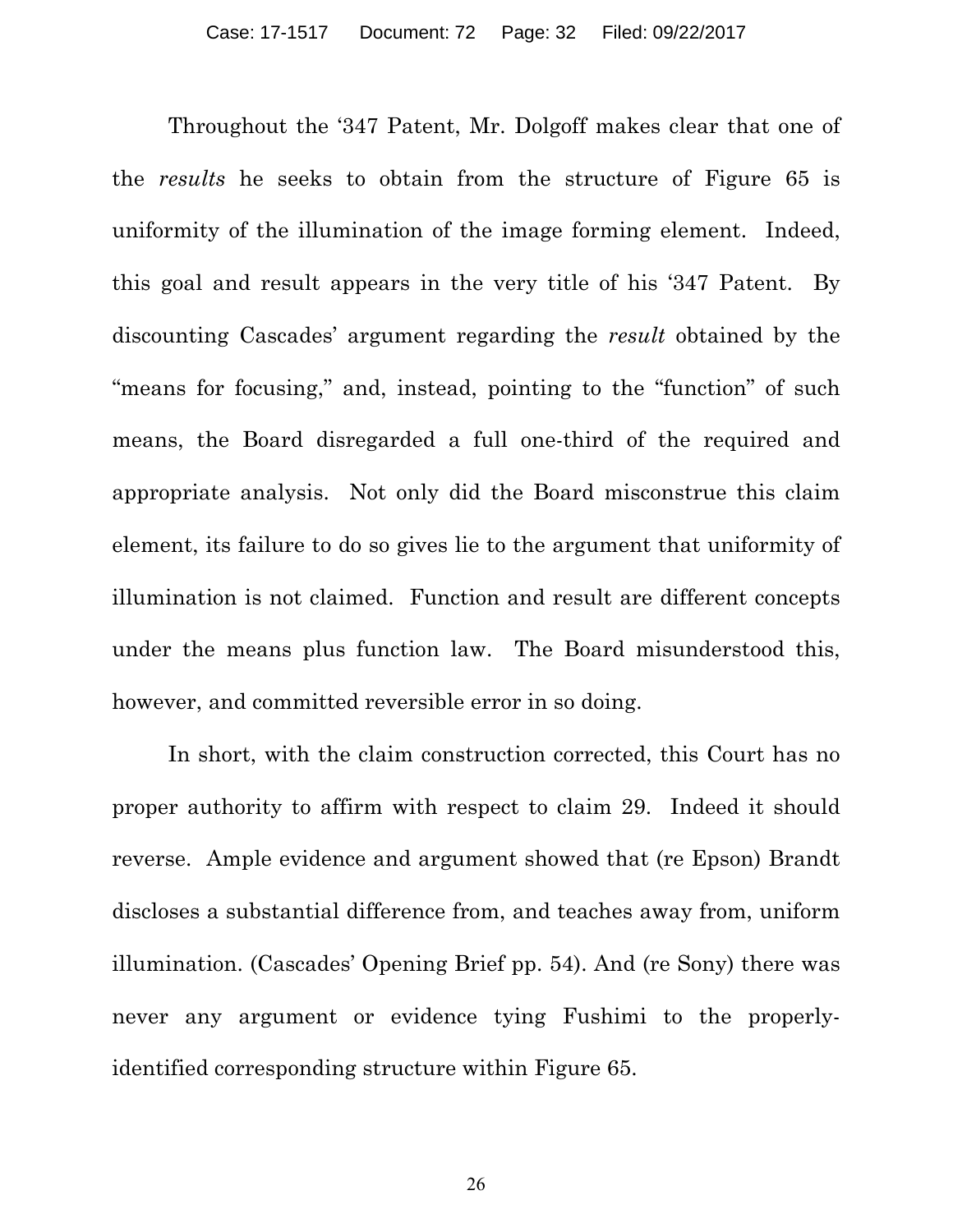## <span id="page-32-0"></span>**C. The Board Improperly Held That Goldenberg Anticipates Claim 47 Of The '347 Patent**

The Board's holding that Goldenberg anticipates independent Claim 47 of the '347 Patent<sup>5</sup> is unsupported by any credible evidence. In particular, Goldenberg fails to disclose the claimed, "means for enhancing brightness," and what Goldenberg does disclose would not work in practice. Sony is unable to refute these facts.

Sony argues that the true issue is not the Board's construction of "means for enhancing brightness" but, rather, whether Goldenberg discloses such structure. Either way, there is no substantial evidence to support the Board's holding that Goldenberg anticipates Claim 47.

The crux of the Board's holding in Sony regarding Claim 47 is that Goldenberg discloses either a "light tunnel" or the "equivalent" of one. (Appx61-63). These conclusions are a result of the Board's wholesale and unfounded rejection of Mr. Bohannon's unchallenged testimony that the structure disclosed by Goldenberg is not only substantially different from a light tunnel but would not even work in the actual world.

 $\overline{a}$ 

<sup>5</sup> Claim 47 was considered only in the Sony proceeding, not Epson.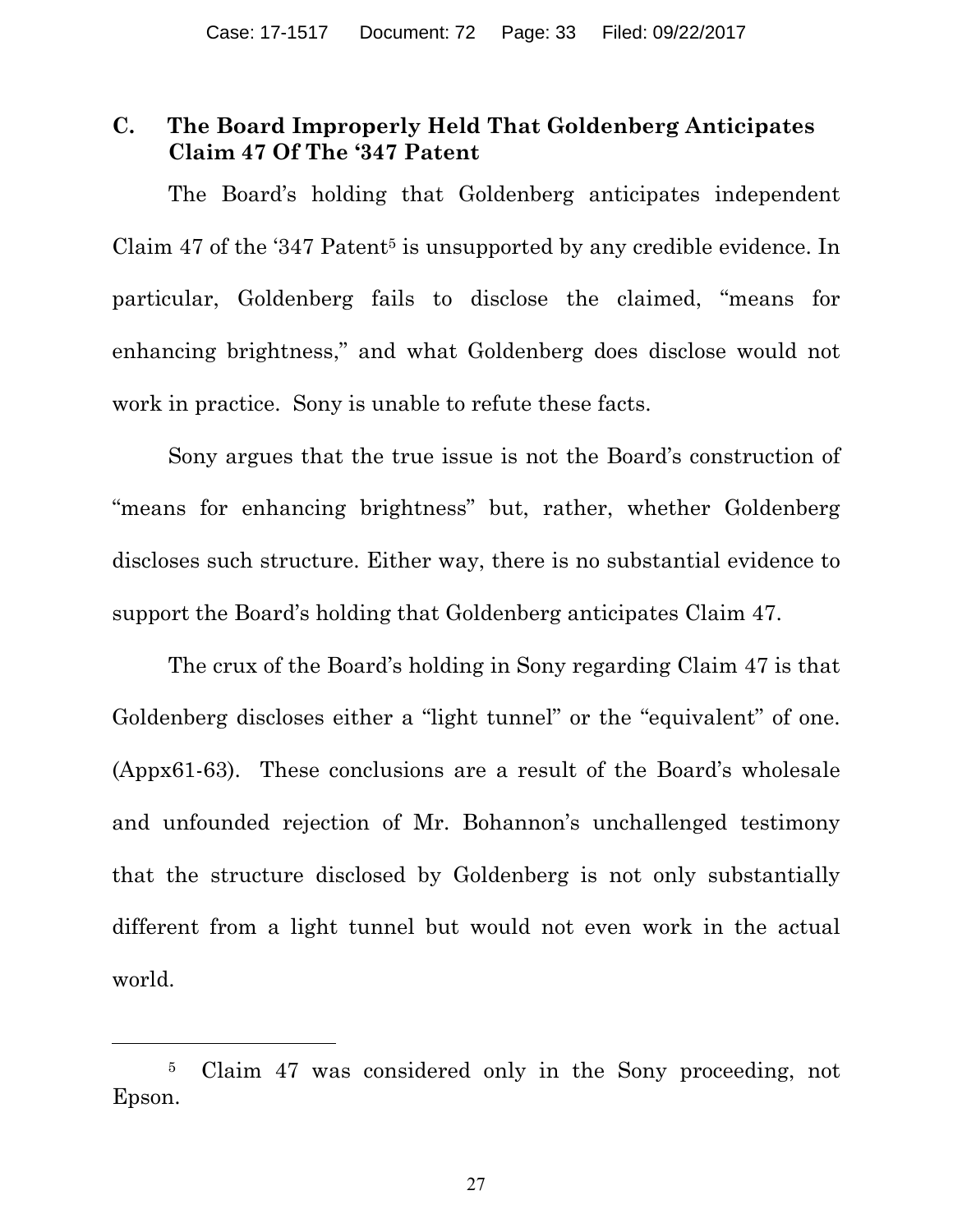As it did in misquoting Mr. Bohannon's testimony above, Sony falsely accuses Cascades of offering only "conclusory statements, unsupported by citation to the record," and "nothing more than conclusory attorney argument." (Sony Brief at pp. 55-56). Indeed, Sony goes so far as to claim that, (1) "Cascades offers no actual citation to evidence as support" for Cascades' accurate observation "that in actual practice, the structure proposed by Goldenberg...would not work and could not actually be practically built," and, (2) that Cascades did not, "make any effort to overcome the presumption that Goldenberg is presumptively enabled." (Sony Brief at p.56). These accusations by Sony are not only irresponsible, they are demonstrably inaccurate as well.

As to Sony's claim that Cascades offered no support from the record for its argument that, "that the lamp enclosed within an aluminum tube shown by Goldenberg operate[s] in a distinct fashion from the light tunnels shown in Figures 66 and 68," (Sony brief at p. 55), this false claim is belied by reference to pages 25 and 26 of Cascades' opening brief wherein Cascades cites specifically to, (1) where it made its arguments below and (2) where Mr. Bohannon testified to,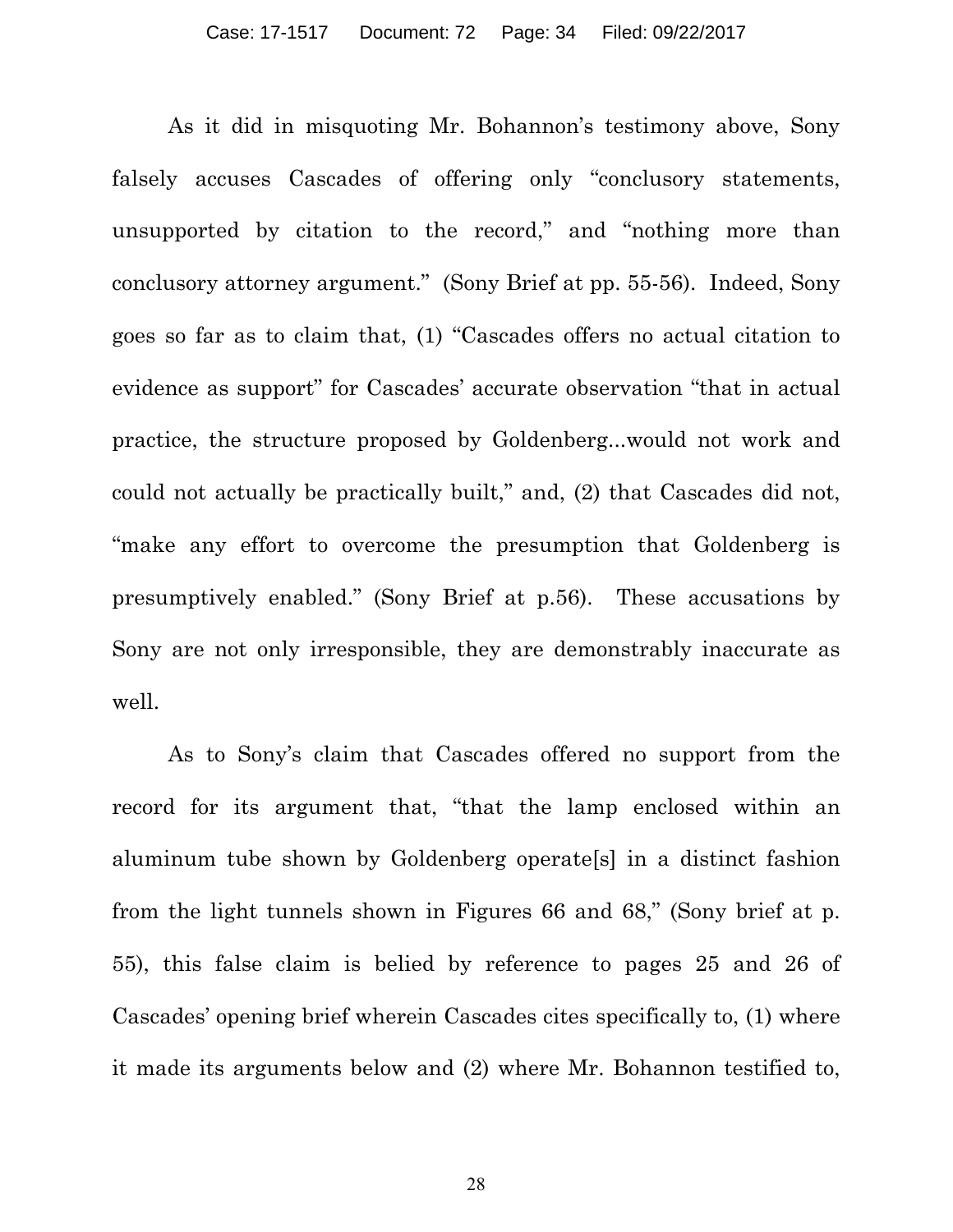(a) the substantial differences between light tunnels and the Goldenberg structure and (b) why the Goldenberg structure would not work.

As to the claim that Cascades did not, "make any effort to overcome the presumption that Goldenberg is presumptively enabled," this, too, is refuted by Cascades' direct citation, at p.26 of its opening brief, to where, in the record, Mr. Bohannon testified that placing an electric arc lamp inside an aluminum tube as directed by Goldenberg would melt the aluminum tube and destroy the device. How pointing out, under oath, that such a spectacular failure would occur does *not* constitute a challenge to the "presumption that Goldenberg is presumptively enabled" is difficult to see.

 Significantly, the Board in Sony does not point to any evidence refuting Mr. Bohannon's testimony in this regard. Nor did Sony's expert, Dr. Willner, ever actually refute these facts. Instead, the Board, at page 30 of its decision (Appx62) cites to and relies on paragraphs 330-332 of Dr. Willner's declaration (Appx3689-3690). These paragraphs, however, say *nothing* about whether the structure proposed by Goldenberg would actually work and they in no way refute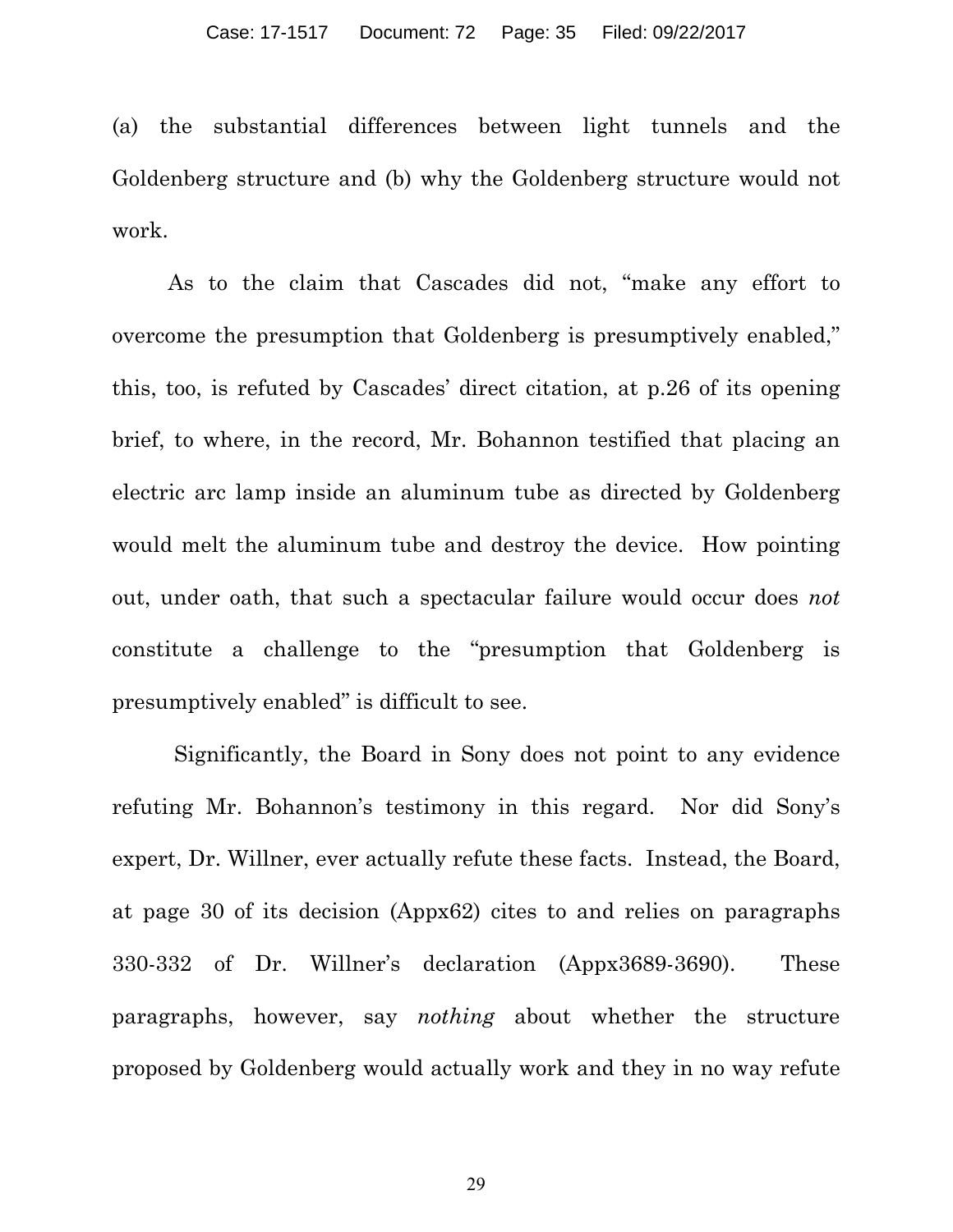<span id="page-35-0"></span>the clear testimony of Mr. Bohannon that it would not. Indeed, paragraphs 330-332 do not even acknowledge the existence of the "dumb" design aspects clearly identified by Mr. Bohannon, much less serve to refute them. In short, the Board simply discounted Mr. Bohannon's clear, direct testimony that the structure proposed by Goldenberg would not work in the actual world without receiving *any evidence whatsoever* to the contrary. Under such circumstances, how "substantial evidence" supposedly supports the Board's conclusion that Goldenberg "anticipates" Claim 47 is difficult to see.

#### **D. The Effective Filing Date And Constitutional Issues**

Epson and Sony misunderstand Cascades' position regarding the effective filing date of the '347 Patent. Cascades agrees that this issue has little, if any, bearing on the patent validity issues before this Court, and simply notes that, because the effective filing date issue is presently pending before the Patent and Trademark Office and has not yet been resolved, it preserves whatever rights it might enjoy should the Patent and Trademark Office hold in its favor on the issue.

Similarly, with respect to its constitutional challenge to the proceedings below, Cascades again preserves whatever rights it may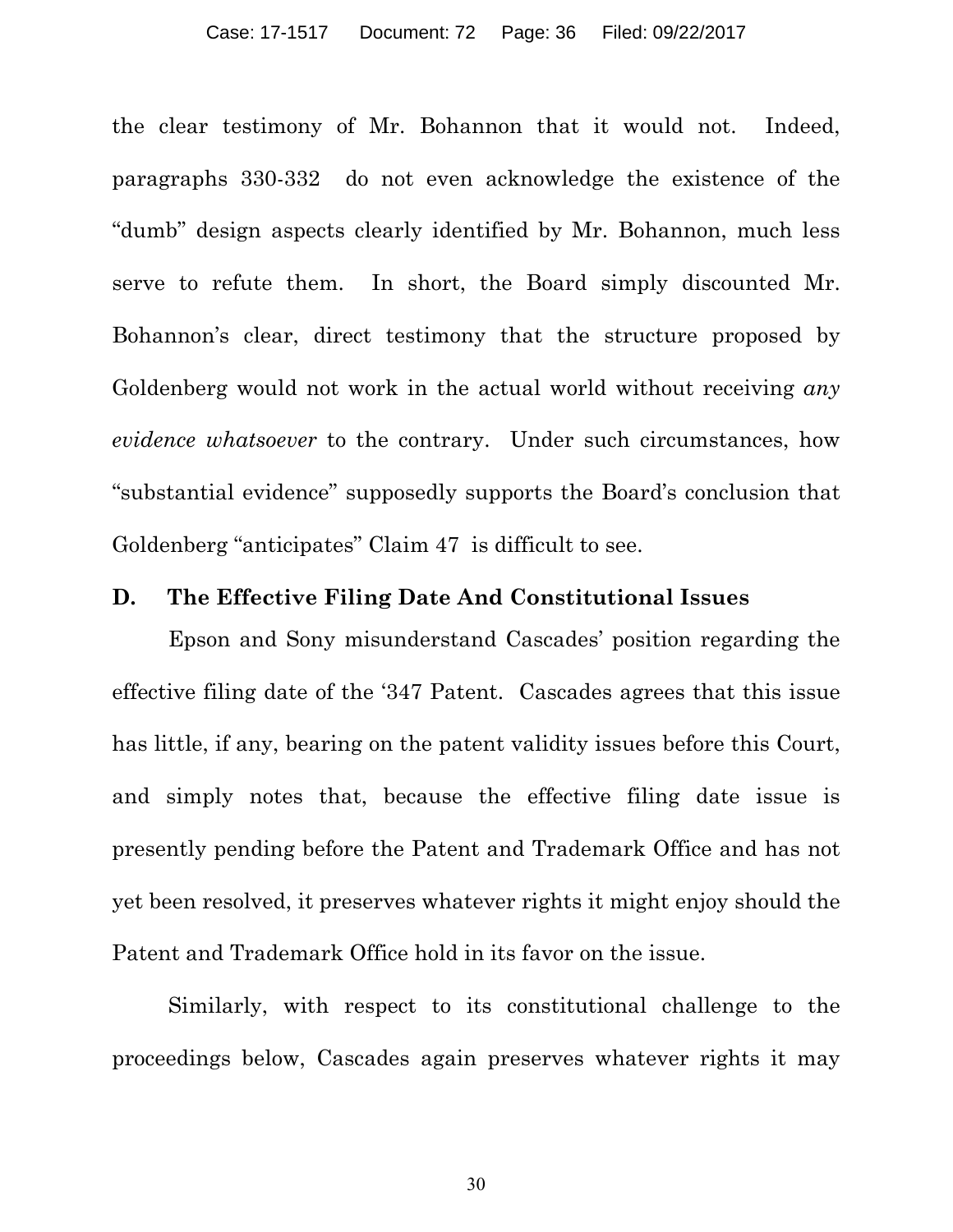enjoy should the Supreme Court hold, in whole or in part, that *Inter Partes Review* proceedings before the Board violate Constitutional principles.

Epson, but not Sony, challenges the merits of Cascades' additional due process challenge. Sony instead alleges waiver. But waiver cannot apply, since "exhaustion of administrative remedies" is excused on grounds of futility. *J.E.F.M. v. Holder*, 107 F. Supp. 3d 1119, 1127 (W.D. Wash. 2015). Agencies (such as the USPTO) lack jurisdiction to assess the constitutionality of their enabling enactments. *Thunder Basin Coal Co. v. Reich*, 510 U.S. 200, 215 (1994) ("[W]e agree that '[a]djudication of the constitutionality of congressional enactments has generally been thought beyond the jurisdiction of administrative agencies.'"); *see also Hettinga v. United States*, 560 F.3d 498, 506 (D.C. Cir. 2009) (agency proceedings would not include fact-finding relevant to structure of statute or legislative history, reversing "administrative exhaustion" dismissal of collateral attack on agency statute's constitutionality). Consistently, the Supreme Court itself granted cert in the *Oil States* case, even though the petitioner first made its AIA unconstitutionality argument here at the Federal Circuit, not in the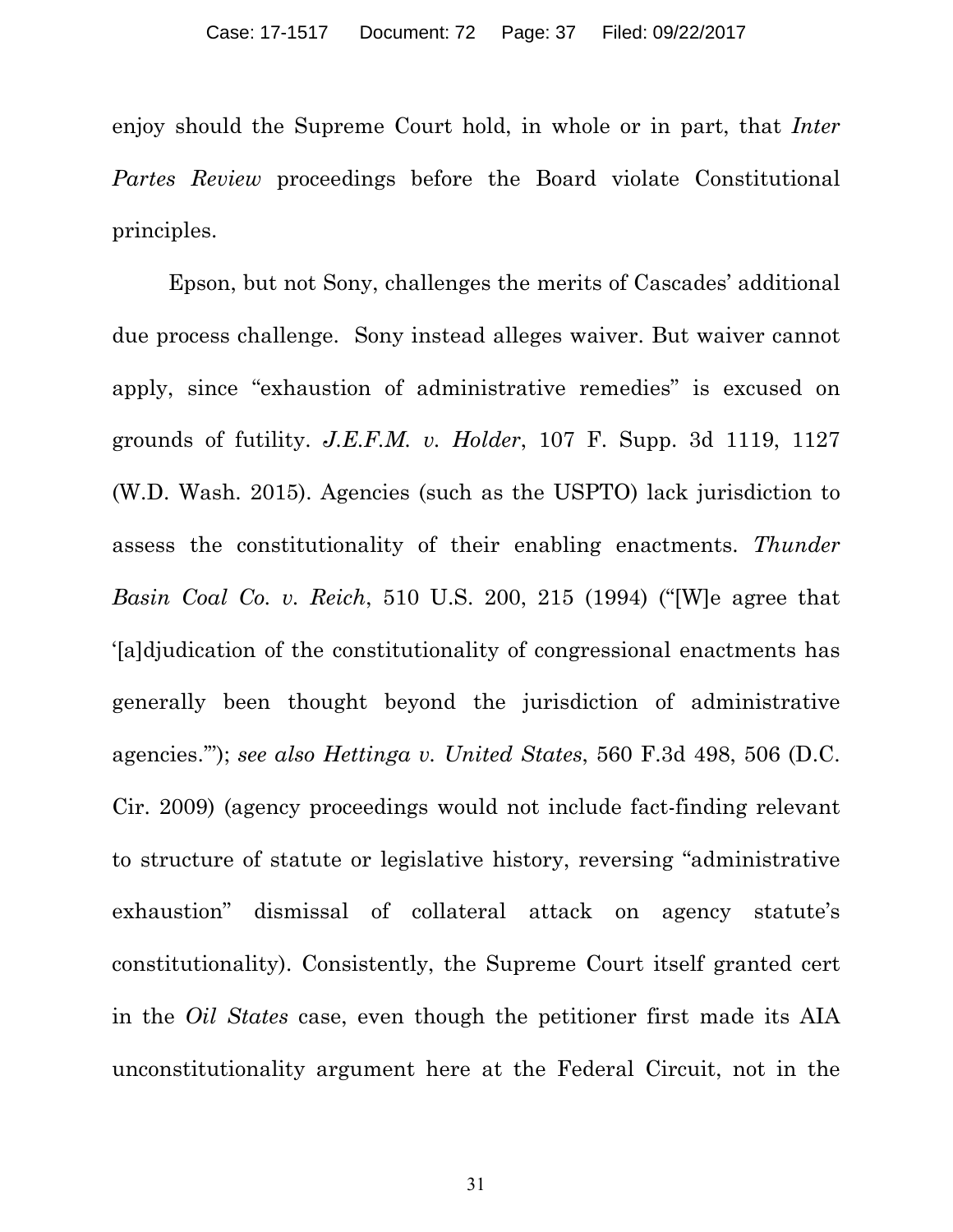PTAB. And the Supreme Court encourages the appeals court, in the first instance, reaching questions of constitutionality of agency enabling enactments (like the facial due process challenge here). *See Elgin v. Dept. of Treasury*, 132 S. Ct. 2126, 2136-39 (2012) (claim attacking constitutionality of CSRA can be "meaningfully addressed" by Federal Circuit in the first instance).

On the merits, Epson's arguments offer no plausible justification for due process violations here. Cascades demonstrated that the PTAB lacks required neutrality (*i.e.*, showing a reasonable probability that perceived bias exists), for two reasons. First, the same panel adjudicates both institution and final cancelation. This subjects the entire proceeding to the "anchoring" bias. Second, PTAB jobs depend on the continued popularity of AIA trials. A reasonable perception exists that the PTAB succumbs to financial incentives to bias outcomes for petitioners.

Epson tries to justify the same-panel practice by pointing to inapposite case law that actually supports Cascades. Epson cites *Withrow v. Larkin*, 421 U.S. 35 (1975). But that case approved a twophase administrative process by the same panel involving (1)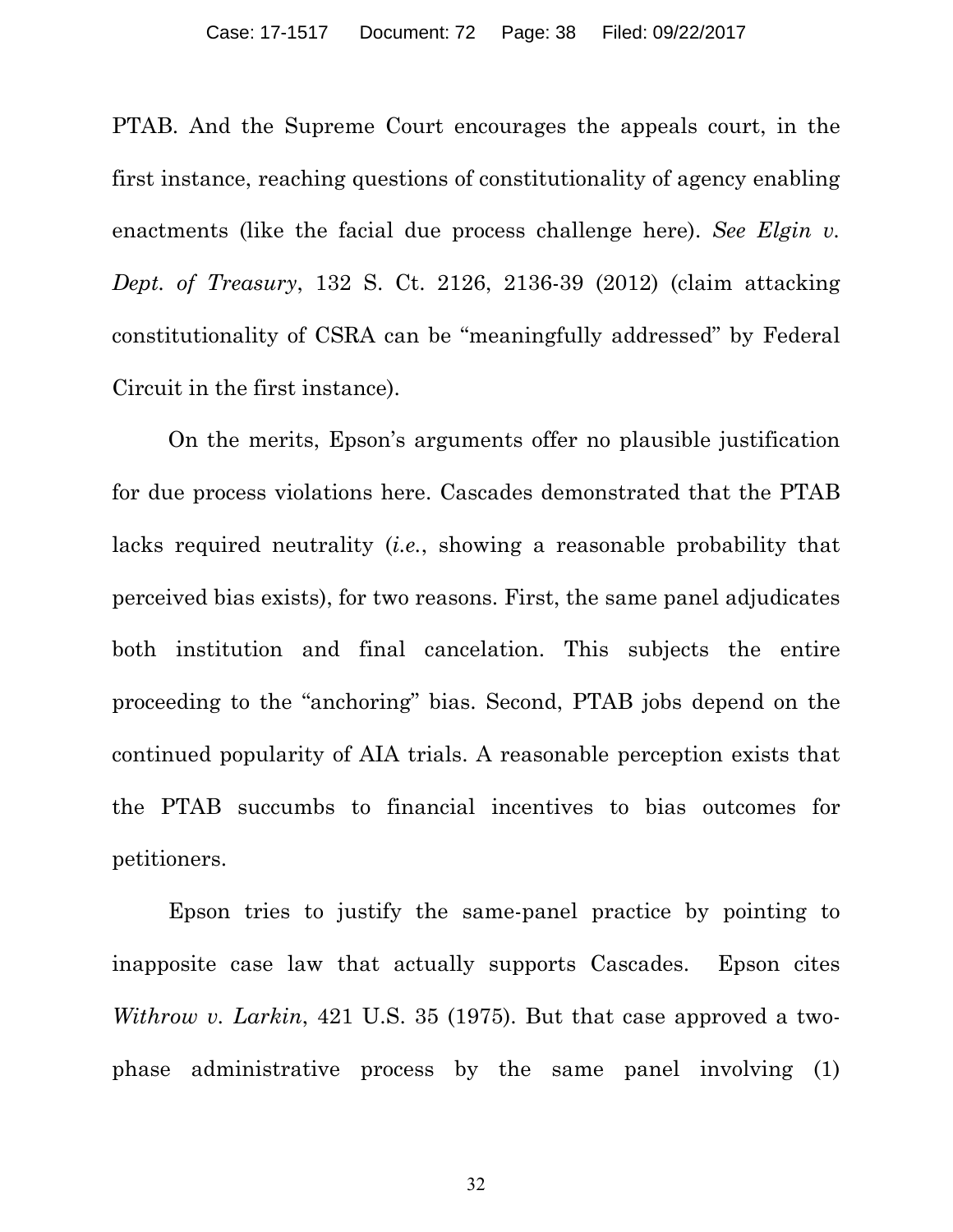investigation of, and then (2) adjudication of, a medical license issue. The Supreme Court sharply contrasted this investigation/adjudication framework from what the PTAB does – initial *adjudication*, followed by *review* of that result by the same panel. *Id.* at 58 n.25 ("[W]hen review of an initial decision is mandated, the decisionmaker must be other than the one who made the decision under review."). As is typical, the panels here used this forbidden practice. They assessed Cascades' arguments to determine whether to "maintain" their prior decisions, and to decide whether such decisions were "incorrect." (Appx12, Appx49). These are hallmarks of "review."

The Supreme Court also indicated that in a given case, the "local realities" might overcome presumed fairness even in the investigation/adjudication context. *Id.* at 58 (holding on the facts that no such "local realities" existed). Here, such "local realities" exist. These include the statutorily-constrained time frame for rendering final decisions (usually 12 months from institution), and recently-overruled practices preventing patentees from recording favorable evidence. *See Ultratec, Inc. v. CaptionCall, LLC*, \_\_ F.3d \_\_, 2017 U.S. App. LEXIS 16363 (Fed. Cir. Aug. 28, 2017).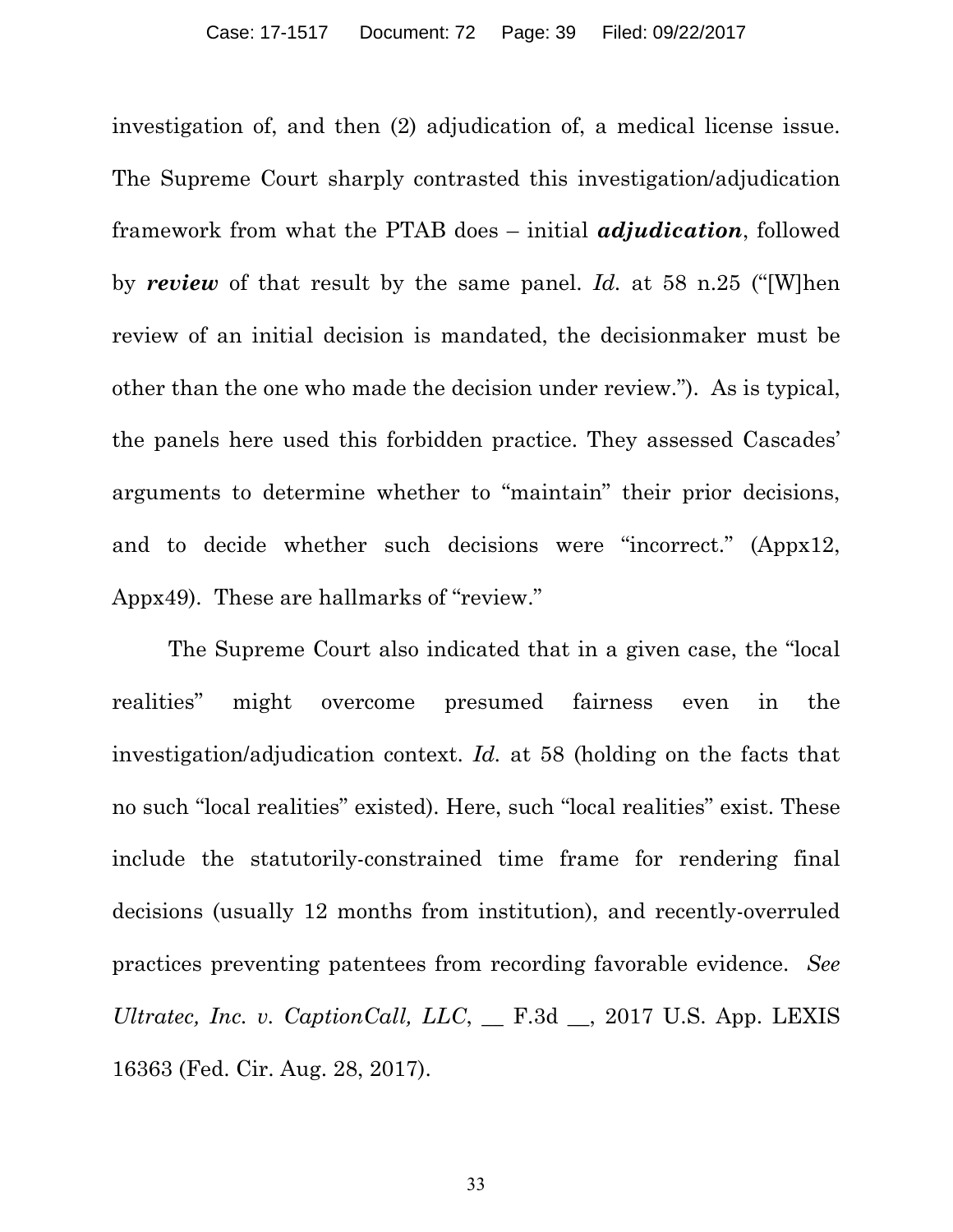<span id="page-39-0"></span>Nor is it speculation (as Epson suggests, p.65) that members of the Board face strong incentives to administer PTAB trials in a way that keeps their jobs safe and secure. Events after Cascades filed its opening brief support Cascades. Indeed, public comments by the Acting Patent Office Director about the *Oil States* case signal that PTAB judges understand the link between continued popularity of PTAB trials, and keeping their jobs. *See* Ryan Davis, "USPTO Chief Predicts Supreme Court Will Uphold AIA Reviews," Law360 (June 29, 2017) ("'Don't worry about your jobs. We're going to win that case,' he told the judges and attorneys in attendance at the gathering in Alexandria, Virginia. 'And you heard it here first: It's going to be a 9-0 decision in the agency's favor.'").

Because Cascades need not establish actual bias to show a due process violation, only a reasonable probability of bias, it has shown that PTAB trials violate patentees' due process, notwithstanding Epson's arguments to the contrary.

#### **III. CONCLUSION**

For all the foregoing reasons, the decisions of the Board in Epson and Sony are in error. Accordingly, the finding that Claims 29, 30, 32,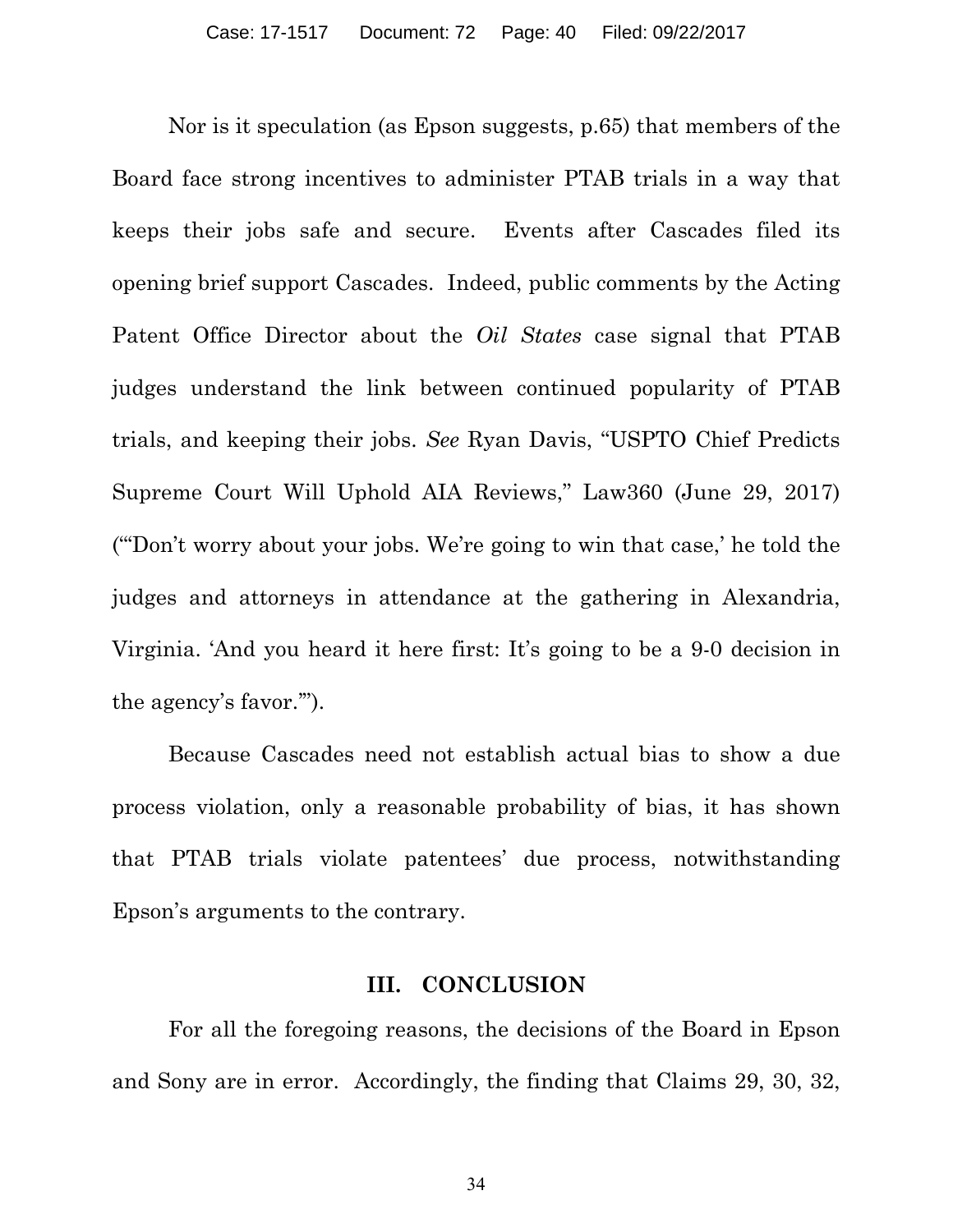33, 47, 48 and 69 of the subject '347 Patent are invalid should be vacated, and the final PTAB invalidity written decisions reversed or remanded for further action.

Dated: September 22, 2017. Respectfully submitted,

Mann, WSBA No: 28860 MANN LAW GROUP 1218 Third Avenue, Suite 1809 Seattle, Washington 98101 (206) 436-0900 *phil@mannlawgroup.com*

 ROBERT GREENSPOON FLACHSBART & GREENSPOON LLC 333 North Michigan Avenue 27th Floor Chicago, Illinois 60601 (312) 551-9500

 Attorneys for Plaintiff-Appellant Cascades Projection, LLC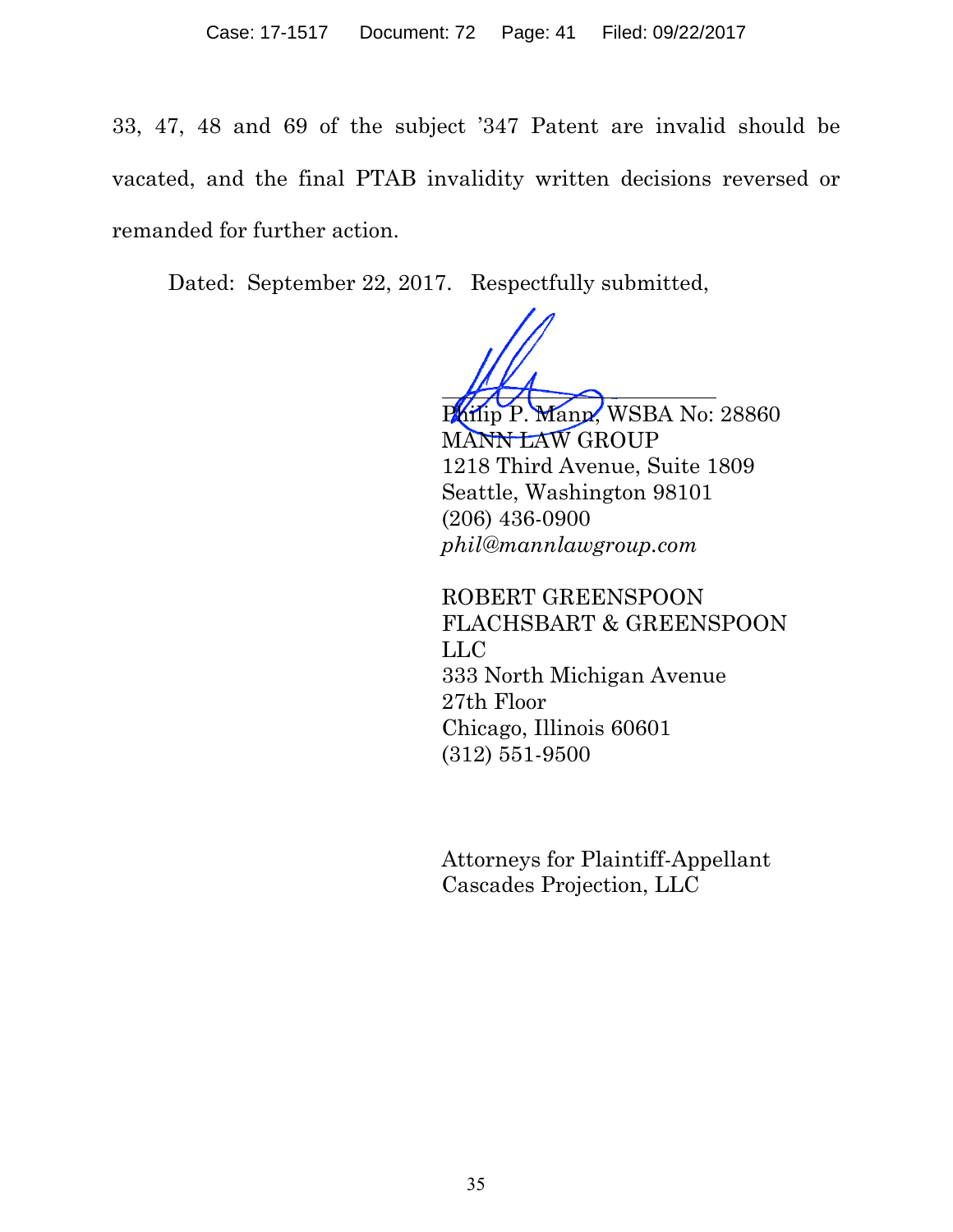## United States Court of Appeals for the Federal Circuit

*Cascades Projection, LLC v. Epson America, Inc., et al.,* 2017-1517, -1518

#### **CERTIFICATE OF SERVICE**

I, Melissa Pickett, being duly sworn according to law and being over

the age of 18, upon my oath depose and say that:

 Counsel Press was retained by MANN LAW GROUP, counsel for Appellant to print this document. I am an employee of Counsel Press.

On **September 22, 2017,** counsel has authorized me to electronically file the foregoing **Reply Brief for Appellant** with the Clerk of Court using the CM/ECF System, which will serve via e-mail notice of such filing to all counsel registered as CM/ECF users, including the following principal counsel for the other parties:

|                                       | Kevin P.B. Johnson                    |
|---------------------------------------|---------------------------------------|
| David J. Ball, Jr.                    | Quinn Emanuel Urquhart                |
| Paul, Weiss, Rifkind, Wharton         | & Sullivan, LLP                       |
| & Garrison LLP                        | 555 Twin Dolphin Drive                |
| 2001 K Street, NW                     | 5th Floor                             |
| Washington, DC 20006                  | Redwood Shores, CA 94065              |
| 202-223-7300                          | 650-801-5000                          |
| DBall@paulweiss.com                   | kevinjohnson@quinnemanuel.com         |
| <i>Principal Counsel for Appellee</i> | <i>Principal Counsel for Appellee</i> |
| Epson America, Inc.                   | Sony Corporation                      |

Paper copies will also be mailed to the above principal counsel at the time paper copies are sent to the Court. All counsel for Amici Curiae,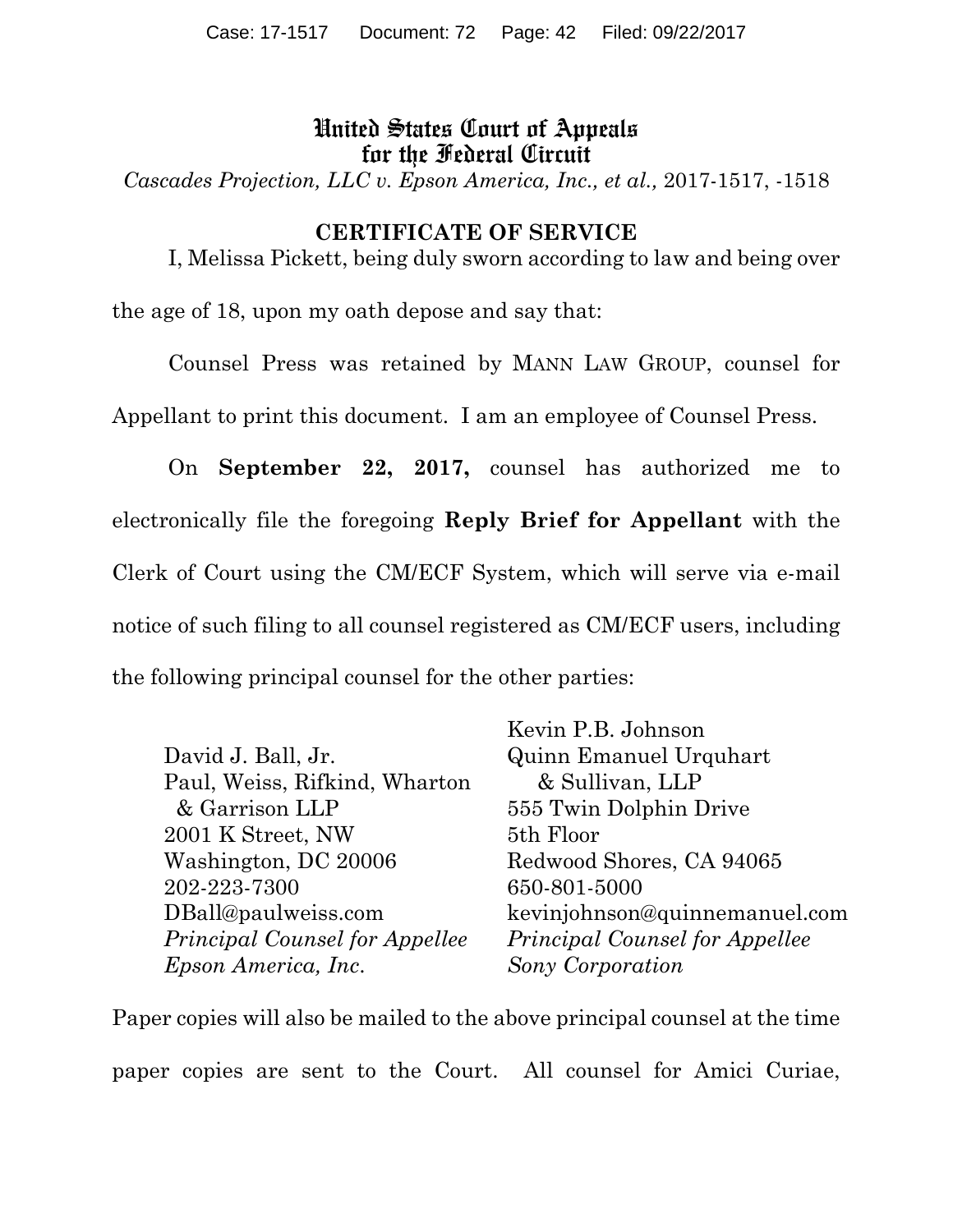appearing at the time of this filing, will be served only via CM/ECF notice.

 Upon acceptance by the Court of the e-filed document, six paper copies will be filed with the Court within the time provided in the Court's rules.

September 22, 2017 /s/ Melissa Pickett Counsel Press